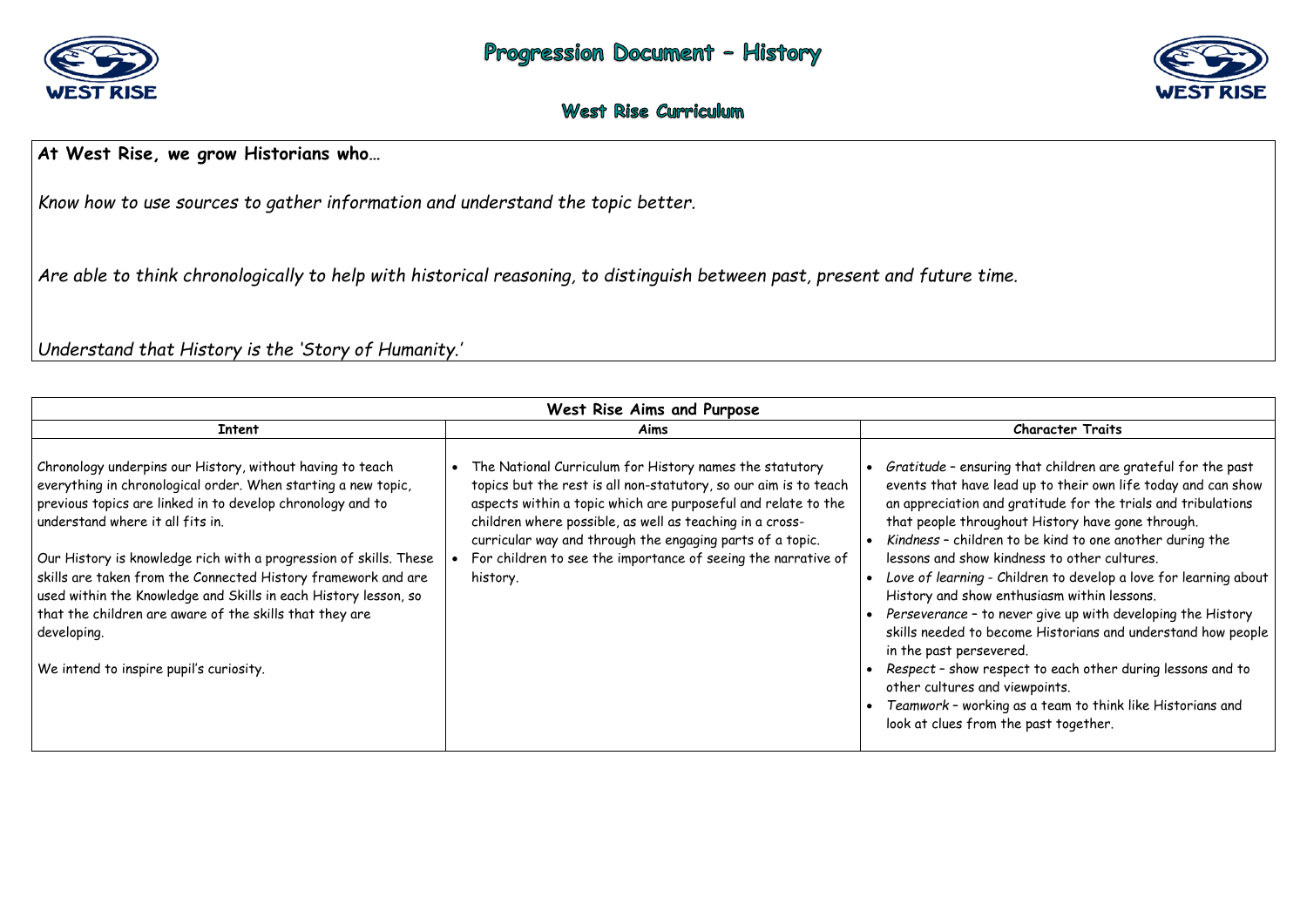## National Curriculum

|                                                                                                                                                                                                                                                                                                                                                                                                                                                                                                                                                                                                                                                                                                                                    | National Curriculum Aims and Purpose                                                                                                                                                                                                                                                                                                                                                                                                                                                                                                                                                                                                                                                                                                                                                                                                                                                                                                                                                                                                                                                                                                                                                                                                                                                                                                                                                                                                                                                                                                                                                                                                                                                                                         |                                                                                                                                 |
|------------------------------------------------------------------------------------------------------------------------------------------------------------------------------------------------------------------------------------------------------------------------------------------------------------------------------------------------------------------------------------------------------------------------------------------------------------------------------------------------------------------------------------------------------------------------------------------------------------------------------------------------------------------------------------------------------------------------------------|------------------------------------------------------------------------------------------------------------------------------------------------------------------------------------------------------------------------------------------------------------------------------------------------------------------------------------------------------------------------------------------------------------------------------------------------------------------------------------------------------------------------------------------------------------------------------------------------------------------------------------------------------------------------------------------------------------------------------------------------------------------------------------------------------------------------------------------------------------------------------------------------------------------------------------------------------------------------------------------------------------------------------------------------------------------------------------------------------------------------------------------------------------------------------------------------------------------------------------------------------------------------------------------------------------------------------------------------------------------------------------------------------------------------------------------------------------------------------------------------------------------------------------------------------------------------------------------------------------------------------------------------------------------------------------------------------------------------------|---------------------------------------------------------------------------------------------------------------------------------|
| Purpose of Study                                                                                                                                                                                                                                                                                                                                                                                                                                                                                                                                                                                                                                                                                                                   | Aims                                                                                                                                                                                                                                                                                                                                                                                                                                                                                                                                                                                                                                                                                                                                                                                                                                                                                                                                                                                                                                                                                                                                                                                                                                                                                                                                                                                                                                                                                                                                                                                                                                                                                                                         |                                                                                                                                 |
| A high-quality history education will help pupils gain a coherent<br>knowledge and understanding of Britain's past and that of the<br>wider world. It should inspire pupils' curiosity to know more<br>about the past. Teaching should equip pupils to ask perceptive<br>questions, think critically, weigh evidence, sift arguments, and<br>develop perspective and judgement. History helps pupils to<br>understand the complexity of people's lives, the process of<br>change, the diversity of societies and relationships between<br>different groups, as well as their own identity and the challenges<br>of their time.                                                                                                     | The national curriculum for History aims to ensure that all pupils:<br>$\triangleright$ know and understand the history of these islands as a<br>coherent, chronological narrative, from the earliest times to<br>the present day: how people's lives have shaped this nation<br>and how Britain has influenced and been influenced by the<br>wider world<br>$\triangleright$ know and understand significant aspects of the history of the<br>wider world: the nature of ancient civilisations; the expansion<br>and dissolution of empires; characteristic features of past<br>non-European societies; achievements and follies of mankind<br>gain and deploy a historically grounded understanding of<br>abstract terms such as 'empire', 'civilisation', 'parliament' and<br>'peasantry'<br>understand historical concepts such as continuity and change,<br>cause and consequence, similarity, difference and<br>significance, and use them to make connections, draw<br>contrasts, analyse trends, frame historically-valid questions<br>and create their own structured accounts, including written<br>narratives and analyses<br>understand the methods of historical enquiry, including how<br>➤<br>evidence is used rigorously to make historical claims, and<br>discern how and why contrasting arguments and<br>interpretations of the past have been constructed<br>$\triangleright$ gain historical perspective by placing their growing knowledge<br>into different contexts, understanding the connections<br>between local, regional, national and international history;<br>between cultural, economic, military, political, religious and<br>social history; and between short- and long-term timescales. | By the end of each I<br>and understand the<br>relevant programme<br>Schools are not requ<br>[square brackets] or<br>statutory'. |
|                                                                                                                                                                                                                                                                                                                                                                                                                                                                                                                                                                                                                                                                                                                                    | Subject Content                                                                                                                                                                                                                                                                                                                                                                                                                                                                                                                                                                                                                                                                                                                                                                                                                                                                                                                                                                                                                                                                                                                                                                                                                                                                                                                                                                                                                                                                                                                                                                                                                                                                                                              |                                                                                                                                 |
| Pupils should continue to develop a chronologically secure<br>knowledge and understanding of British, local and world history,<br>establishing clear narratives within and across the periods they<br>study. They should note connections, contrasts and trends over<br>time and develop the appropriate use of historical terms. They<br>should regularly address and sometimes devise historically valid<br>questions about change, cause, similarity and difference, and<br>significance. They should construct informed responses that<br>involve thoughtful selection and organisation of relevant<br>historical information. They should understand how our<br>knowledge of the past is constructed from a range of sources. | Pupils should be taught to:<br>changes in Britain from the Stone Age to the Iron Age<br>Examples (non-statutory)<br>This could include:<br>$\triangleright$ late Neolithic hunter-gatherers and early farmers, for example, Skara Brae<br>Bronze Age religion, technology and travel, for example, Stonehenge<br>➤<br>$\triangleright$ Iron Age hill forts: tribal kingdoms, farming, art and culture<br>the Roman Empire and its impact on Britain<br>Examples (non-statutory)<br>This could include:                                                                                                                                                                                                                                                                                                                                                                                                                                                                                                                                                                                                                                                                                                                                                                                                                                                                                                                                                                                                                                                                                                                                                                                                                       |                                                                                                                                 |

### **Attainment Targets**

key stage, pupils are expected to know, apply matters, skills and processes specified in the relefind to the study.

uired by law to teach the example content in r the content indicated as being 'non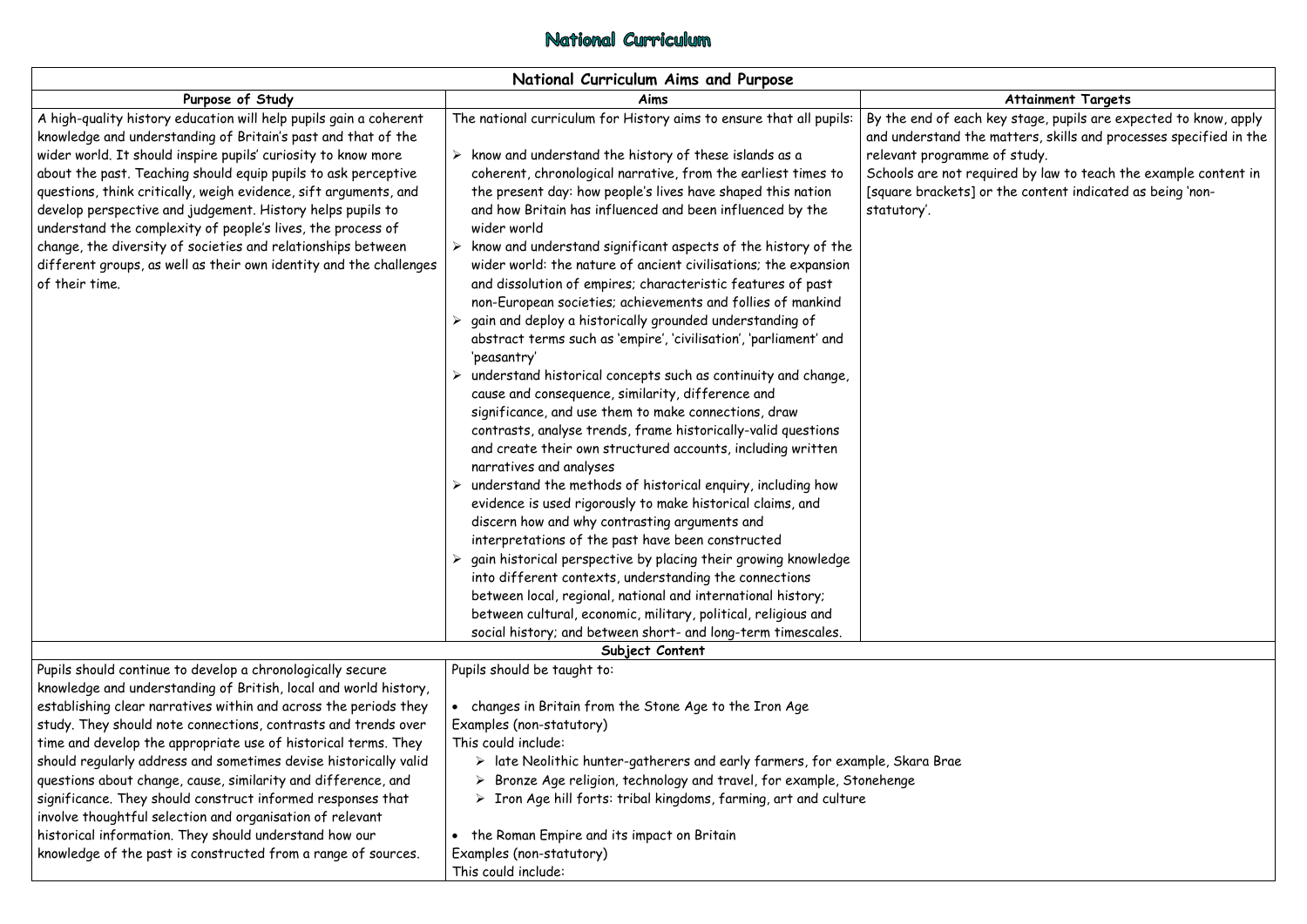In planning to ensure the progression described above through teaching the British, local and world history outlined below, teachers should combine overview and depth studies to help pupils understand both the long arc of development and the complexity of specific aspects of the content.

- $\triangleright$  Julius Caesar's attempted invasion in 55-54 BC
- $\triangleright$  the Roman Empire by AD 42 and the power of its army
- $\triangleright$  successful invasion by Claudius and conquest, including Hadrian's Wall
- $\triangleright$  British resistance, for example, Boudica
- 'Romanisation' of Britain: sites such as Caerwent and the impact of technology, culture and beliefs, including early Christianity

Britain's settlement by Anglo-Saxons and Scots

Examples (non-statutory)

This could include:

- $\triangleright$  Roman withdrawal from Britain in c. AD 410 and the fall of the western Roman Empire
- $\triangleright$  Scots invasions from Ireland to north Britain (now Scotland)
- $\triangleright$  Anglo-Saxon invasions, settlements and kingdoms: place names and village life
- $\triangleright$  Anglo-Saxon art and culture
- $\triangleright$  Christian conversion Canterbury, Iona and Lindisfarne

 the Viking and Anglo-Saxon struggle for the Kingdom of England to the time of Edward the Confessor Examples (non-statutory)

This could include:

- $\triangleright$  Viking raids and invasion
- $\triangleright$  resistance by Alfred the Great and Athelstan, first king of England
- $\triangleright$  further Viking invasions and Danegeld
- $\triangleright$  Anglo-Saxon laws and justice
- $\triangleright$  Edward the Confessor and his death in 1066

a local history study

Examples (non-statutory)

- $\triangleright$  a depth study linked to one of the British areas of study listed above
- $\triangleright$  a study over time tracing how several aspects of national history are reflected in the locality (this can go beyond 1066)
- $\triangleright$  a study of an aspect of history or a site dating from a period beyond 1066 that is significant in the locality.

- $\triangleright$  the changing power of monarchs using case studies such as John, Anne and Victoria
- changes in an aspect of social history, such as crime and punishment from the Anglo-Saxons to the present or leisure and entertainment in the 20th Century
- the legacy of Greek or Roman culture (art, architecture or literature) on later periods in British history, including the present day
- a significant turning point in British history, for example, the first railways or the Battle of Britain
- the achievements of the earliest civilizations an overview of where and when the first civilizations appeared and a depth study of one of the following: Ancient Sumer; The Indus Valley; Ancient Egypt; The Shang Dynasty of Ancient China
- Ancient Greece a study of Greek life and achievements and their influence on the western world
- a non-European society that provides contrasts with British history one study chosen from: early Islamic civilization, including a study of Baghdad c. AD 900; Maya civilization c. AD 900; Benin (West Africa) c. AD 900-1300.

 a study of an aspect or theme in British history that extends pupils' chronological knowledge beyond 1066 Examples (non-statutory)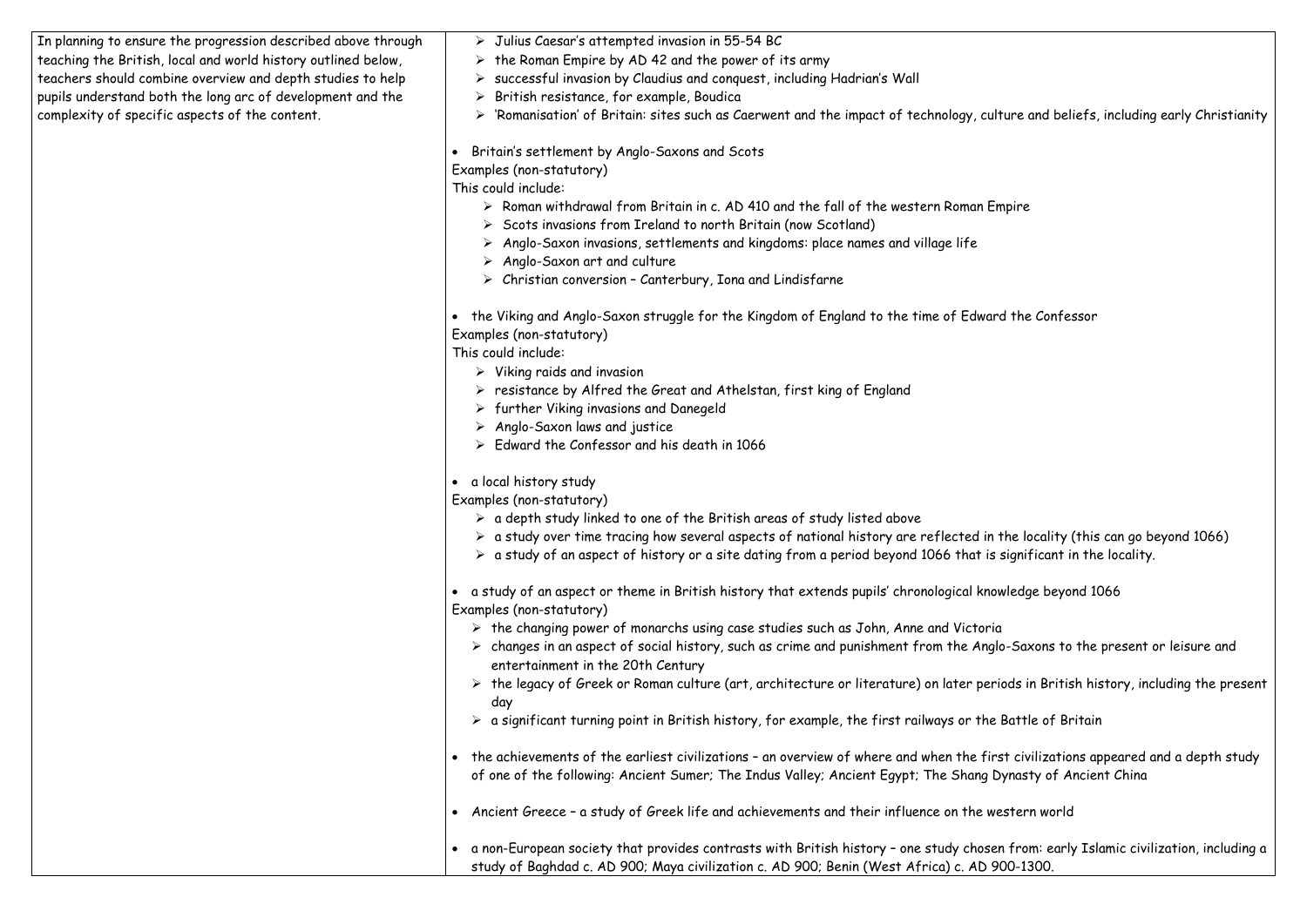| <b>Curriculum Links</b> |                                                                                                                                                                                                                                                                                                                                                                                                                                                                                                                                                                                                                                                                                                                                                                                                                                                                                                                                                                                                                                                                                                                                                                                                                                                                                                                                                                                                                                                                                                                                                                                                                                                                                                                                                                                                                                                                                                                                                                                                                                                                                                                                   |  |
|-------------------------|-----------------------------------------------------------------------------------------------------------------------------------------------------------------------------------------------------------------------------------------------------------------------------------------------------------------------------------------------------------------------------------------------------------------------------------------------------------------------------------------------------------------------------------------------------------------------------------------------------------------------------------------------------------------------------------------------------------------------------------------------------------------------------------------------------------------------------------------------------------------------------------------------------------------------------------------------------------------------------------------------------------------------------------------------------------------------------------------------------------------------------------------------------------------------------------------------------------------------------------------------------------------------------------------------------------------------------------------------------------------------------------------------------------------------------------------------------------------------------------------------------------------------------------------------------------------------------------------------------------------------------------------------------------------------------------------------------------------------------------------------------------------------------------------------------------------------------------------------------------------------------------------------------------------------------------------------------------------------------------------------------------------------------------------------------------------------------------------------------------------------------------|--|
| English                 | Aims                                                                                                                                                                                                                                                                                                                                                                                                                                                                                                                                                                                                                                                                                                                                                                                                                                                                                                                                                                                                                                                                                                                                                                                                                                                                                                                                                                                                                                                                                                                                                                                                                                                                                                                                                                                                                                                                                                                                                                                                                                                                                                                              |  |
|                         | Develop the habit of reading widely and often, for both pleasure and information<br>Appreciate our rich and varied literacy heritage<br>Use discussion in order to learn; they should be able to elaborate and explain clearly their<br>Are competent in the arts of speaking and listening, making formal presentations, demons<br>debate<br>Subject Content<br>> WRITING (COMPOSITION)<br>$\circ$ Plan their writing by:<br>Discussing writing similar to that which they are planning to write in order to understand<br>vocabulary and grammar<br>$\triangleright$ SPOKEN LANGUAGE<br>Listen and respond appropriately to adults and their peers<br>Ask relevant questions to extend their understanding and knowledge<br>Use relevant strategies to build their vocabulary<br>Articulate and justify answers, arguments and opinions<br>Use spoken language to develop understanding through speculating, hypothesising. Imagin<br>Participate in discussions, presentation, performances, role play, improvisations and debat<br>Consider and evaluate different viewpoints, attending to and building on the contributions<br>$\triangleright$ READING (COMPREHNSION)<br>$\circ$ Develop positive attitudes to reading and understanding of what they read by:<br>Listening to and discussing a wide range of fiction, poetry, plays, non-fiction and referenc<br>Reading books that are structured in different ways and reading for a range of purposes<br>Using dictionaries to check the meaning of words that they have read<br>Increasing their familiarity with a wide range of books, including fairy stories, myths and<br>orally<br>Identifying themes and conventions in a wide range of books<br>$-$<br>$\circ$ Understand what they read, in books they can read independently, by:<br>Checking that the text makes sense to them, discussing their understanding and explainir<br>asking questions to improve their understanding of a text<br>Drawing inferences such as inferring characters' feelings, thoughts and motives from the<br>with evidence<br>Retrieve and record information from non-fiction |  |

rly their understanding and ideas , demonstrating to others and participating in

erstand and learn from its structure,

. Imagining and exploring ideas nd debates ibutions of others

reference books or textbooks

rths and legends, and retelling some of these,  $\epsilon$ 

explaining the meaning of words in context

.<br>' rom their actions, and justifying inferences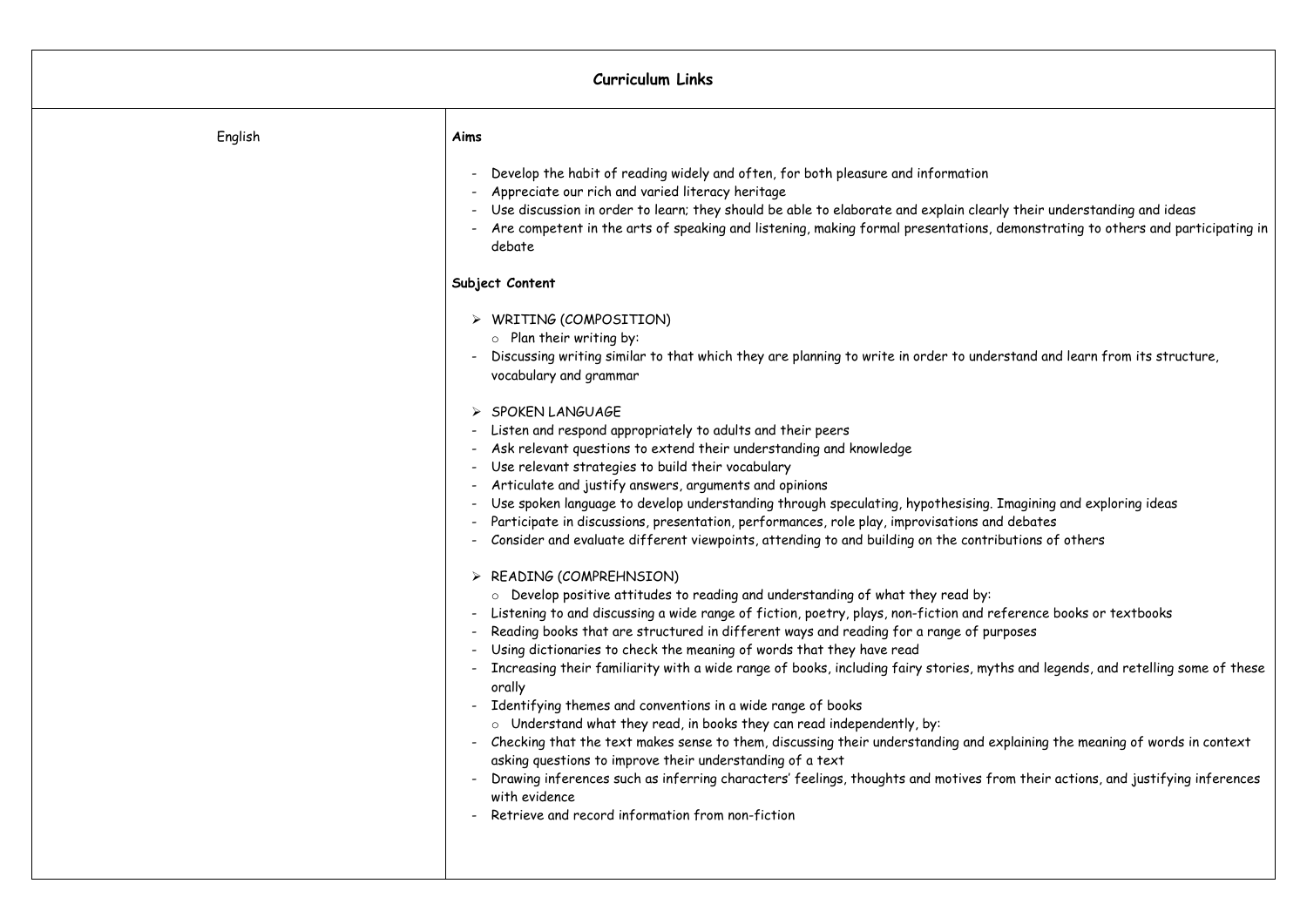| Maths   | Subject Content                                                                                                                                                                                                                                                                                                                                                                                                                                                                                                                                                                                                                |
|---------|--------------------------------------------------------------------------------------------------------------------------------------------------------------------------------------------------------------------------------------------------------------------------------------------------------------------------------------------------------------------------------------------------------------------------------------------------------------------------------------------------------------------------------------------------------------------------------------------------------------------------------|
|         | $\triangleright$ Number - number and place value<br>count backwards through zero to include negative numbers<br>order and compare numbers beyond 1000<br>- read Roman numerals to 100 (I to C) and know that over time, the numeral system<br>place value.<br>read, write, order and compare numbers to at least 1 000 000 and determine the<br>interpret negative numbers in context, count forwards and backwards with positiv<br>through zero<br>read Roman numerals to 1000 (M) and recognise years written in Roman numerals.                                                                                             |
|         | Measurement<br>tell and write the time from an analogue clock, including using Roman numerals fro<br>compare durations of events [for example, to calculate the time taken by particule                                                                                                                                                                                                                                                                                                                                                                                                                                        |
|         | $\triangleright$ Statistics<br>interpret and present data using bar charts, pictograms and tables<br>solve one-step and two-step questions [for example, 'How many more?' and 'How m<br>scaled bar charts and pictograms and tables<br>interpret and present discrete and continuous data using appropriate graphical me<br>solve comparison, sum and difference problems using information presented in a li                                                                                                                                                                                                                  |
| Science | Aims<br>develop understanding of the nature, processes and methods of science through d<br>help them to answer scientific questions about the world around them<br>are equipped with the scientific knowledge required to understand the uses and in<br>future                                                                                                                                                                                                                                                                                                                                                                 |
|         | <b>Working Scientifically</b>                                                                                                                                                                                                                                                                                                                                                                                                                                                                                                                                                                                                  |
|         | They should ask their own questions about what they observe and make some deci.<br>are likely to be the best ways of answering them, including observing changes over<br>classifying things, carrying out simple comparative and fair tests and finding thing<br>information.<br>They should also begin to recognise that scientific ideas change and develop over<br>appropriate ways to answer science questions using different types of scientific e<br>different periods of time, noticing patterns, grouping and classifying things, carry<br>finding things out using a wide range of secondary sources of information. |
|         | Subject Content                                                                                                                                                                                                                                                                                                                                                                                                                                                                                                                                                                                                                |
|         | $\triangleright$ Plants<br>explore the part that flowers play in the life cycle of flowering plants, including p                                                                                                                                                                                                                                                                                                                                                                                                                                                                                                               |

m changed to include the concept of zero and

value of each digit ive and negative whole numbers, including

om I to XII, and 12-hour and 24-hour clocks llar events or tasks]

many fewer?'] using information presented in

nethods, including bar charts and time graphs ine graph

different types of science enquiries that

implications of science, today and for the

isions about which types of scientific enquiry er time, noticing patterns, grouping and ngs out using secondary sources of

time. They should select the most enquiry, including observing changes over ying out comparative and fair tests and  $\overline{\phantom{a}}$ 

pollination, seed formation and seed dispersal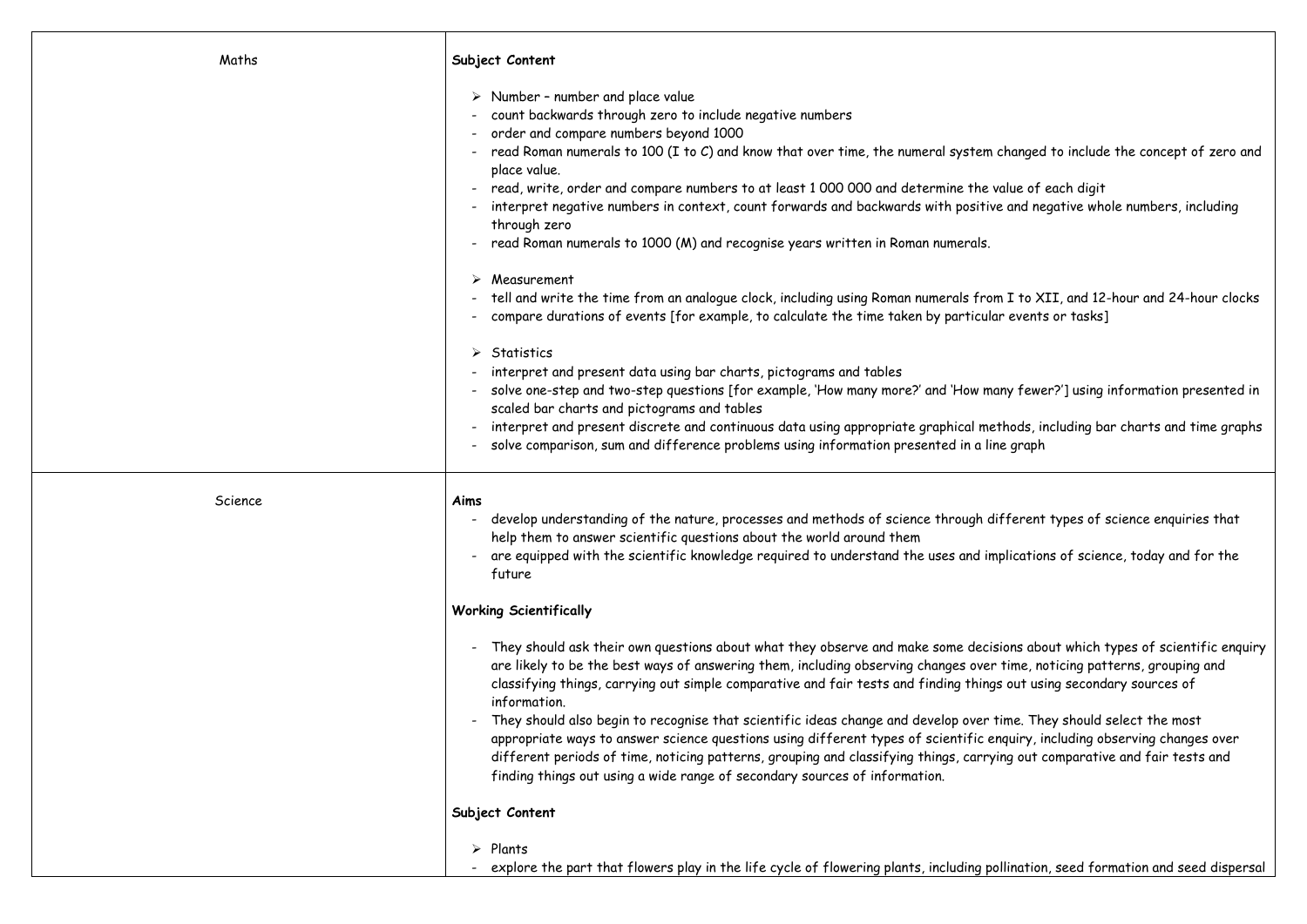|                | $\triangleright$ Rocks<br>compare and group together different kinds of rocks on the basis of their appearance and<br>describe in simple terms how fossils are formed when things that have lived are trapped w<br>recognise that soils are made from rocks and organic matter                                                                                                                                                                                                                                                                                     |
|----------------|--------------------------------------------------------------------------------------------------------------------------------------------------------------------------------------------------------------------------------------------------------------------------------------------------------------------------------------------------------------------------------------------------------------------------------------------------------------------------------------------------------------------------------------------------------------------|
|                | Living things and their habitats<br>recognise that environments can change and that this can sometimes pose dangers to living<br>describe the differences in the life cycles of a mammal, an amphibian, an insect and a bird<br>describe the life process of reproduction in some plants and animals                                                                                                                                                                                                                                                               |
|                | <b>States of Matter</b><br>➤<br>identify the part played by evaporation and condensation in the water cycle and associate t<br>temperature                                                                                                                                                                                                                                                                                                                                                                                                                         |
|                | $\triangleright$ Working Scientifically<br>identifying differences, similarities or changes related to simple scientific ideas and proce<br>recording data and results of increasing complexity using scientific diagrams and labels, clo<br>graphs, bar and line graphs<br>reporting and presenting findings from enquiries, including conclusions, causal relationships<br>of trust in results, in oral and written forms such as displays and other presentations<br>identifying scientific evidence that has been used to support or refute ideas or arguments |
|                | $\triangleright$ Animals including humans<br>- describe the changes as humans develop to old age                                                                                                                                                                                                                                                                                                                                                                                                                                                                   |
|                | $\triangleright$ Earth and Space<br>- use the idea of the Earth's rotation to explain day and night and the apparent movement of                                                                                                                                                                                                                                                                                                                                                                                                                                   |
|                | <b>Evolution and Inheritance</b><br>recognise that living things have changed over time and that fossils provide information ab<br>Earth millions of years ago<br>identify how animals and plants are adapted to suit their environment in different ways and<br>evolution                                                                                                                                                                                                                                                                                         |
| Art and Design | Aims                                                                                                                                                                                                                                                                                                                                                                                                                                                                                                                                                               |
|                | Know about great artists, craft makers and designers, and understand the historical and cu<br>forms                                                                                                                                                                                                                                                                                                                                                                                                                                                                |
|                | Subject Content                                                                                                                                                                                                                                                                                                                                                                                                                                                                                                                                                    |
|                | About great artists, architects and designers in history                                                                                                                                                                                                                                                                                                                                                                                                                                                                                                           |
|                |                                                                                                                                                                                                                                                                                                                                                                                                                                                                                                                                                                    |

ance and simple physical properties  $\epsilon$  rapped within rock to living things i ssociate the rate of evaporation with ind processes labels, classification keys, tables, scatter rtionships and explanations of and a degree rguments

vement of the sun across the sky

nation about living things that inhabited the

ways and that adaptation may lead to

.<br>Cal and cultural development of their art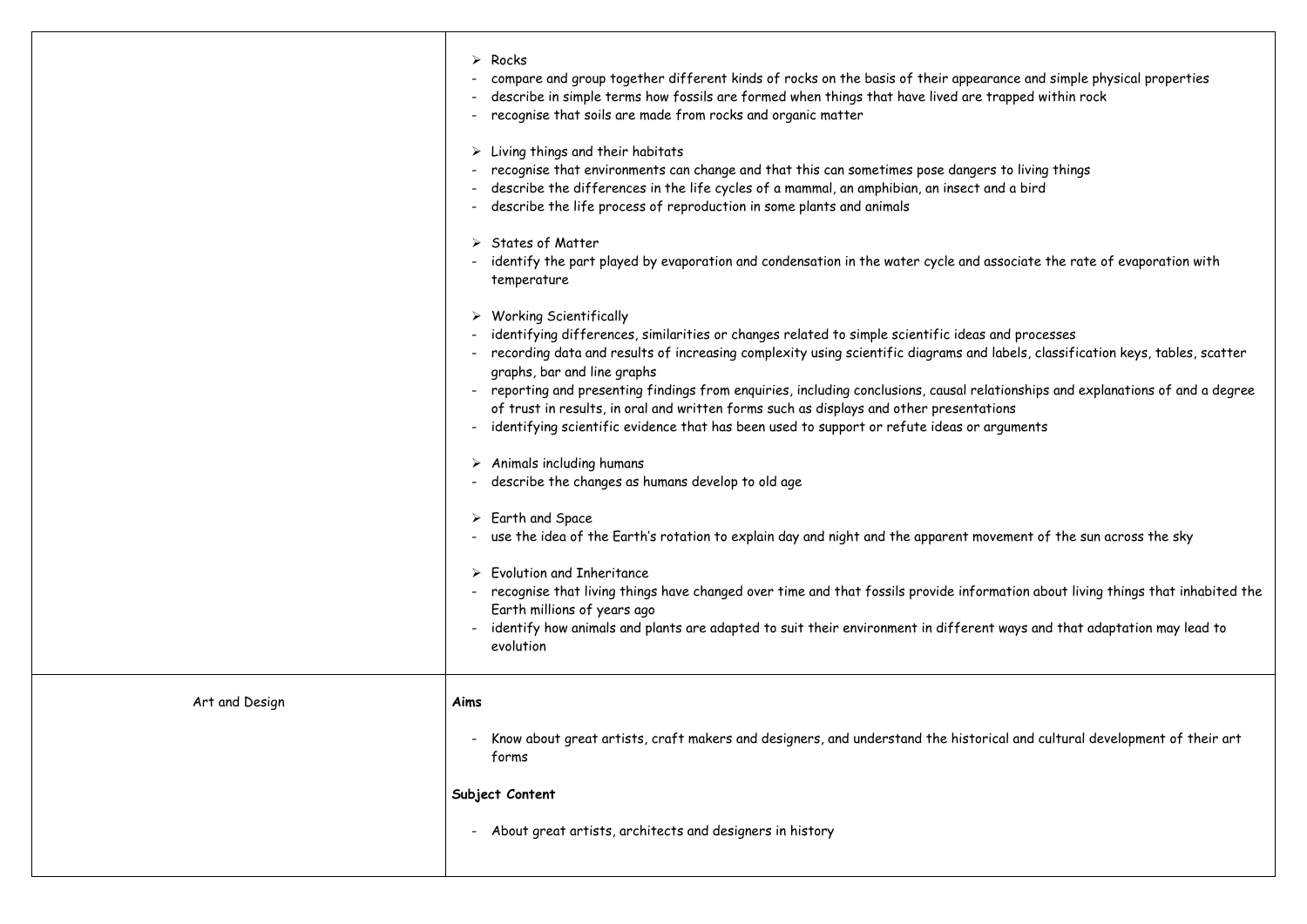| Computing | Aims                                                                                                                                                                                                                                                                                                                                     |
|-----------|------------------------------------------------------------------------------------------------------------------------------------------------------------------------------------------------------------------------------------------------------------------------------------------------------------------------------------------|
|           | Are responsible, competent, confident and creative users of information and comm<br>$\blacksquare$                                                                                                                                                                                                                                       |
|           | Subject Content                                                                                                                                                                                                                                                                                                                          |
|           | Use search technologies effectively, appreciate how results are selected and ranke<br>$\blacksquare$<br>content<br>Select, use and combine a variety of software (including internet services) on a rar<br>$\blacksquare$<br>range of programs, systems and content that accomplish given goals, including colle<br>data and information |
| Geography | Aims                                                                                                                                                                                                                                                                                                                                     |
|           | Understand the processes that give rise to key physical and human geographical fe<br>$\blacksquare$<br>interdependent and how they bring about spatial variation and change over time<br>Interpret a range of sources of geographical information, including maps, diagrams<br>Geographical Information Systems (GIS)                    |
|           | Subject Content                                                                                                                                                                                                                                                                                                                          |
|           | $\triangleright$ Locational Knowledge<br>Name and locate counties and cities of the United Kingdom, geographical regions an<br>$\blacksquare$<br>characteristics, key topographical features (including hills, mountains, coasts and r<br>understand how some of these aspects have changed over time                                    |
|           | $\triangleright$ Human and physical Geography                                                                                                                                                                                                                                                                                            |
|           | o Describe and understand key aspects of:<br>Physical geography, including: climate zones, biomes and vegetation belts, rivers, m                                                                                                                                                                                                        |
|           | the water cycle<br>Human geography, including: types of settlement and land use, economic activity in<br>natural resources including energy, food, minerals and water                                                                                                                                                                    |
| Latin     | Aims                                                                                                                                                                                                                                                                                                                                     |
|           | Understand and respond to spoken and written language from a variety of authenti<br>Discover and develop an appreciation of a range of writing in the language studied.                                                                                                                                                                  |
|           |                                                                                                                                                                                                                                                                                                                                          |

nmunication technology.

hked, and be discerning in evaluating digital

range of digital devices to design and create a  $\overline{\phantom{a}}$ llecting, analysing, evaluating and presenting

features of the world, how these are

ms, globes, aerial photographs and

and their identifying human and physical l rivers), and land-use patterns; and

mountains, volcanoes and earthquakes, and

including trade links, and the distribution of

ntic sources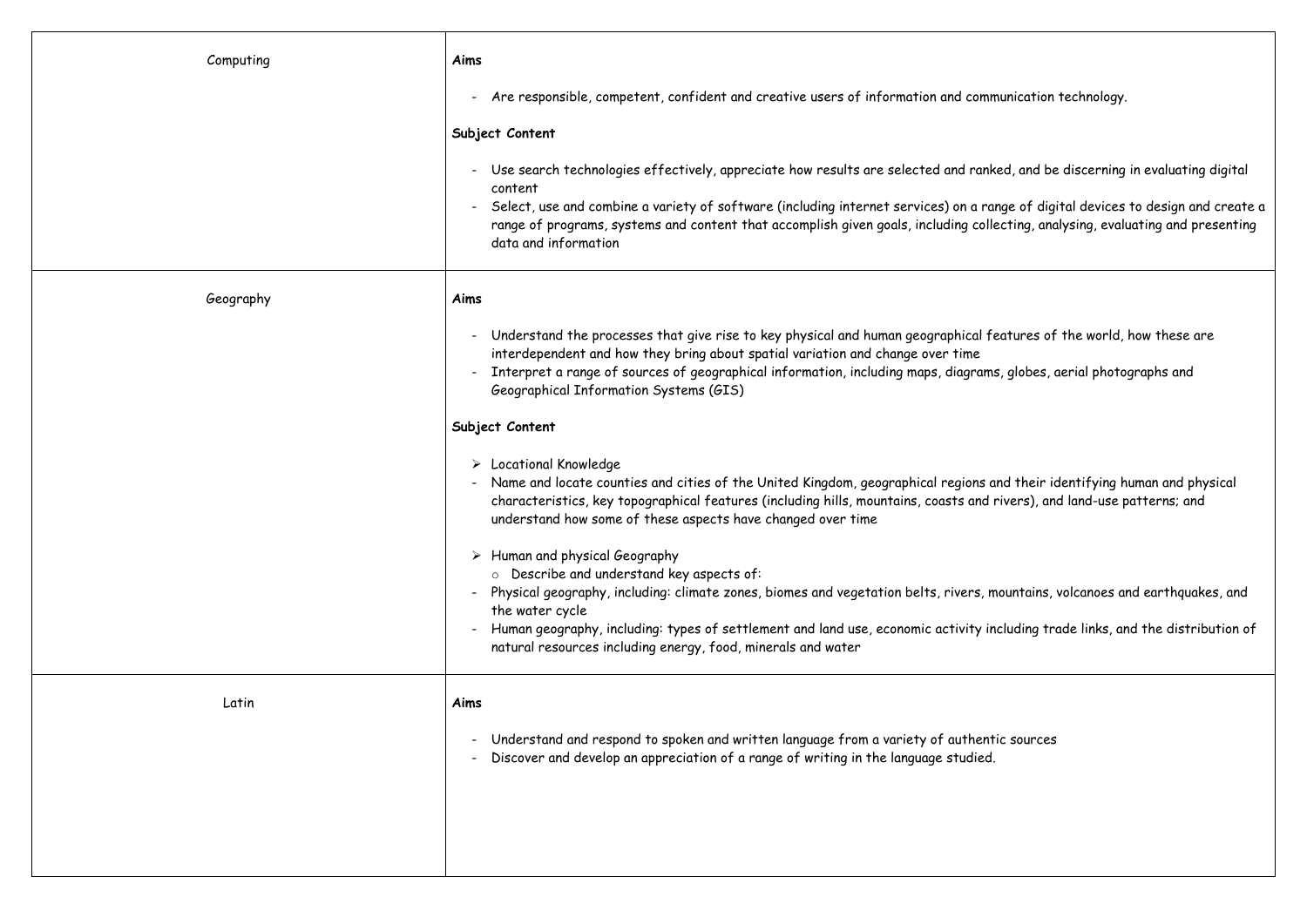| Music     | Aims                                                                                                                                                                                                 |
|-----------|------------------------------------------------------------------------------------------------------------------------------------------------------------------------------------------------------|
|           | Perform, listen to, review and evaluate music across a range of historical periods,<br>$\blacksquare$<br>works of the great composers and musicians                                                  |
|           | Subject Content                                                                                                                                                                                      |
|           | Develop an understanding of the history of music.<br>$\blacksquare$                                                                                                                                  |
| <b>RE</b> | Aims                                                                                                                                                                                                 |
|           | Know about and understand a range of religions and worldviews.<br>$\overline{\phantom{a}}$<br>Express ideas and insights about the nature, significance and impact of religions of<br>$\blacksquare$ |
|           | Subject Content                                                                                                                                                                                      |
|           | Value both the commonality and diversity present in the world through gaining an<br>$\overline{\phantom{a}}$<br>world religions;                                                                     |

, genres, styles and traditions, including the

and worldviews.

i understanding and respect for the main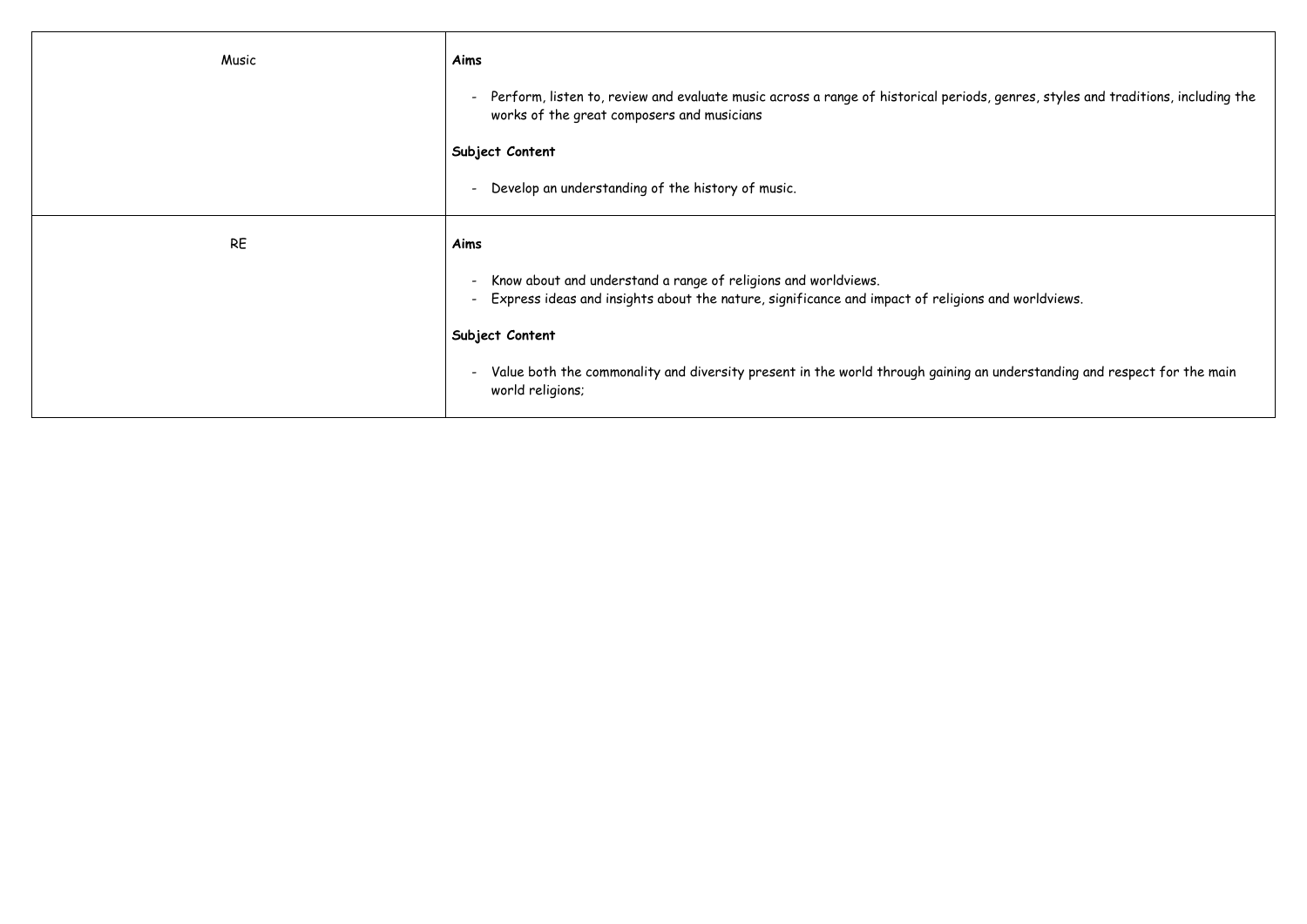# Progression - Knowledge and Skills

| Subject Content                   | Knowledge and Skills                                                                                                                                                                                                                                                                                                                                                                                                                                                                                                                                                                                                                                                                                                                                                            |        |        |        |
|-----------------------------------|---------------------------------------------------------------------------------------------------------------------------------------------------------------------------------------------------------------------------------------------------------------------------------------------------------------------------------------------------------------------------------------------------------------------------------------------------------------------------------------------------------------------------------------------------------------------------------------------------------------------------------------------------------------------------------------------------------------------------------------------------------------------------------|--------|--------|--------|
|                                   | Year 3                                                                                                                                                                                                                                                                                                                                                                                                                                                                                                                                                                                                                                                                                                                                                                          | Year 4 | Year 5 | Year 6 |
| Changes in Britain from the Stone |                                                                                                                                                                                                                                                                                                                                                                                                                                                                                                                                                                                                                                                                                                                                                                                 |        |        |        |
| Age to the Iron Age               | $\triangleright$ Know and understand significant<br>aspects of the history of the<br>wider world: the nature of ancient<br>civilisations; the expansion and<br>dissolution of empires;<br>characteristic features of past<br>non-European societies;<br>achievements and follies of<br>mankind<br>Where do we come from?<br>• What does prehistoric mean?<br>• Prehistoric Britain: Wasn't it just<br>a bunch of cavemen?<br>• Examining the evidence: What kind<br>of sources tell us about the Stone<br>Age?<br>• Neolithic Farmers: What was life<br>like at Skara Brae?<br>• Better than the Stone Age: What<br>was so good about Bronze?<br>• Burying the past: What do goods<br>tell us about the Bronze Age?<br>• Picturing the Iron Age: What was<br>Iron Age Art like? |        |        |        |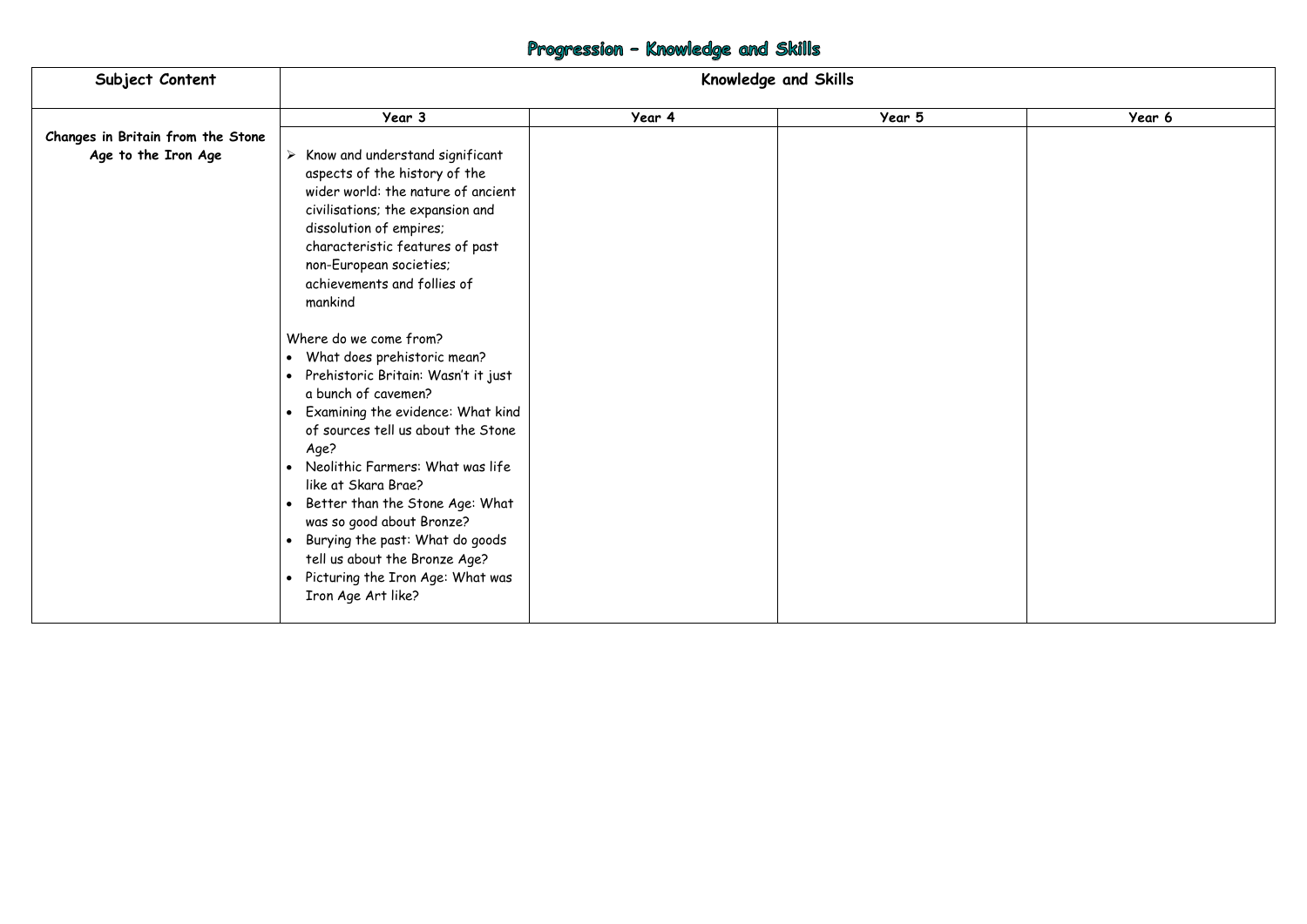

| Subject Content                                      | Knowledge and Skills                                                                                                                                                                                                                                                                                                                                                                                                                                                                                                                                                                                                                                                                                                                                                     |        |        |
|------------------------------------------------------|--------------------------------------------------------------------------------------------------------------------------------------------------------------------------------------------------------------------------------------------------------------------------------------------------------------------------------------------------------------------------------------------------------------------------------------------------------------------------------------------------------------------------------------------------------------------------------------------------------------------------------------------------------------------------------------------------------------------------------------------------------------------------|--------|--------|
|                                                      | Year 3                                                                                                                                                                                                                                                                                                                                                                                                                                                                                                                                                                                                                                                                                                                                                                   | Year 4 | Year 5 |
| The Roman Empire and its impact on<br><b>Britain</b> | Know and understand significant<br>➤<br>aspects of the history of the<br>wider world: the nature of ancient<br>civilisations; the expansion and<br>dissolution of empires;<br>characteristic features of past<br>non-European societies;<br>achievements and follies of<br>mankind<br>gain and deploy a historically<br>➤<br>grounded understanding of<br>abstract terms such as 'empire',<br>'civilisation', 'parliament' and<br>'peasantry'                                                                                                                                                                                                                                                                                                                            |        |        |
|                                                      | How did the Romans impact us in<br>Britain?<br>How did the Roman Empire begin?<br>How did the Roman Empire begin?<br>$\bullet$<br>Rise and Conquer! How did the<br>$\bullet$<br>Roman army help to expand the<br>Roman Empire?<br>Who was Boudica? How did Boudica<br>rebel against the Romans?<br>Building up Britain: What did the<br>$\bullet$<br>Romans build after they settled in<br>Britain?<br>Time to relax: What did the people<br>$\bullet$<br>do for leisure in Roman Britain?<br>Digging up the past: What do<br>archaeological sites tell us about<br>Britain?<br>Home Sweet Home: What were<br>$\bullet$<br>houses like in Roman Britain?<br>What did the Romans do for us?<br>$\bullet$<br>What important things did the<br>Romans introduce to Britain? |        |        |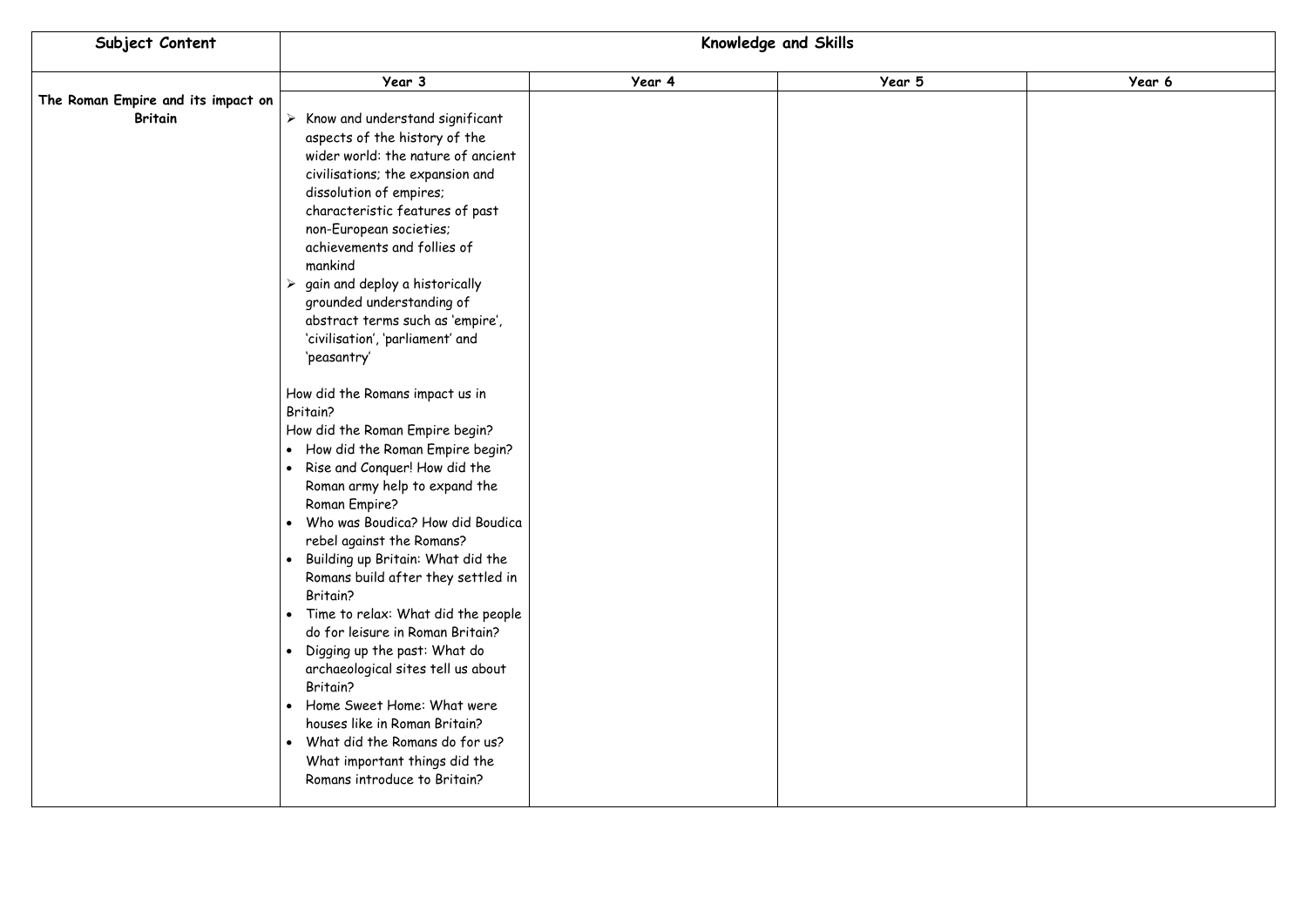

| Subject Content                                           | <b>Knowledge and Skills</b> |                                                                                                                                                                                                                                                                                                                                                                                                                                                                                                                                                                                                                                                                                                                                                                                                                                                                                                                                              |        |
|-----------------------------------------------------------|-----------------------------|----------------------------------------------------------------------------------------------------------------------------------------------------------------------------------------------------------------------------------------------------------------------------------------------------------------------------------------------------------------------------------------------------------------------------------------------------------------------------------------------------------------------------------------------------------------------------------------------------------------------------------------------------------------------------------------------------------------------------------------------------------------------------------------------------------------------------------------------------------------------------------------------------------------------------------------------|--------|
|                                                           | Year 3                      | Year 4                                                                                                                                                                                                                                                                                                                                                                                                                                                                                                                                                                                                                                                                                                                                                                                                                                                                                                                                       | Year 5 |
| Britain's settlement by Anglo-<br><b>Saxons and Scots</b> |                             | $\triangleright$ Know and understand significant<br>aspects of the history of the<br>wider world: the nature of ancient<br>civilisations; the expansion and<br>dissolution of empires;<br>characteristic features of past<br>non-European societies;<br>achievements and follies of<br>mankind<br>$\triangleright$ gain and deploy a historically<br>grounded understanding of<br>abstract terms such as 'empire',<br>'civilisation', 'parliament' and<br>'peasantry'<br>Who were the Anglo-Saxon invaders?<br>• Why did the Anglo-Saxons want to<br>settle in Britain?<br>What was it like in an Anglo-Saxon<br>$\bullet$<br>village?<br>What kind of clothes did the<br>Anglo-Saxons wear?<br>How was Anglo-Saxon Britain<br>ruled?<br>Who was Alfred the Great?<br>How did the Anglo-Saxons write<br>$\bullet$<br>things down?<br>How did the Anglo-Saxons find out<br>$\bullet$<br>about Christianity?<br>What was the mystery of Sutton |        |
|                                                           |                             | Hoo?                                                                                                                                                                                                                                                                                                                                                                                                                                                                                                                                                                                                                                                                                                                                                                                                                                                                                                                                         |        |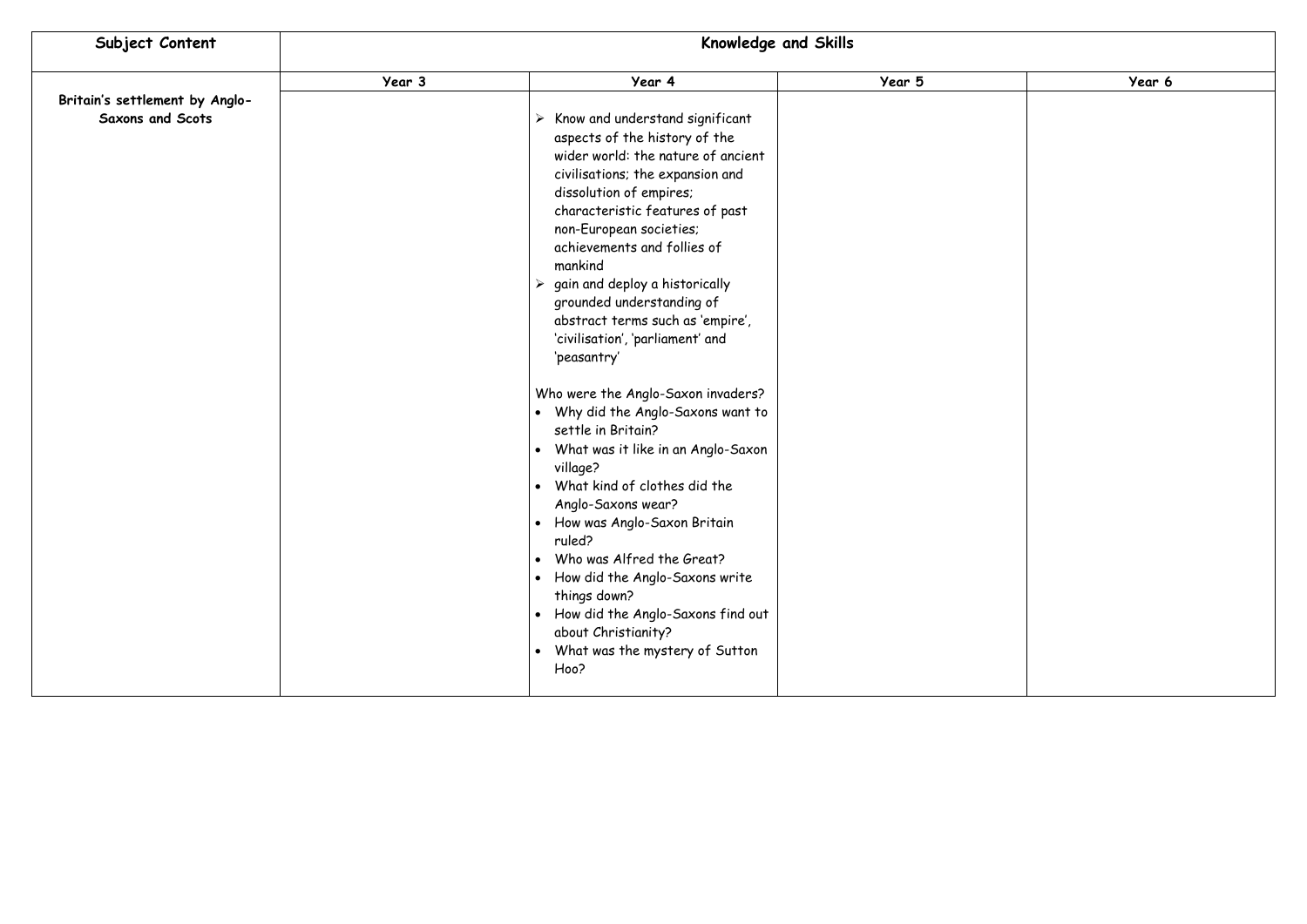

| Subject Content                                                                                             | Knowledge and Skills |                                                                                                                                                                                                                                                                                                                                                                                                                                                                                                                                                                                                                                                                                                                                                                                                                                      |        |  |
|-------------------------------------------------------------------------------------------------------------|----------------------|--------------------------------------------------------------------------------------------------------------------------------------------------------------------------------------------------------------------------------------------------------------------------------------------------------------------------------------------------------------------------------------------------------------------------------------------------------------------------------------------------------------------------------------------------------------------------------------------------------------------------------------------------------------------------------------------------------------------------------------------------------------------------------------------------------------------------------------|--------|--|
|                                                                                                             | Year 3               | Year 4                                                                                                                                                                                                                                                                                                                                                                                                                                                                                                                                                                                                                                                                                                                                                                                                                               | Year 5 |  |
| The Viking and Anglo-Saxon<br>struggle for the Kingdom of England<br>to the time of Edward the<br>Confessor |                      | Know and understand significant<br>➤<br>aspects of the history of the<br>wider world: the nature of ancient<br>civilisations; the expansion and<br>dissolution of empires;<br>characteristic features of past<br>non-European societies;<br>achievements and follies of<br>mankind<br>What did the Vikings want and how<br>did Alfred help to stop them getting<br>it?<br>What was the 'terror' that<br>$\bullet$<br>appeared in Britain on June 8 <sup>th</sup><br>793?<br>Why was the design of their<br>$\bullet$<br>longships so important to the<br>Vikings?<br>What were the two treasures that<br>$\bullet$<br>most Viking Norsemen wanted<br>from Britain?<br>Viking horned helmets- historical<br>fact or myth?<br>Why is Alfred the only king or<br>$\bullet$<br>queen of England to have 'the<br>Great' after their name? |        |  |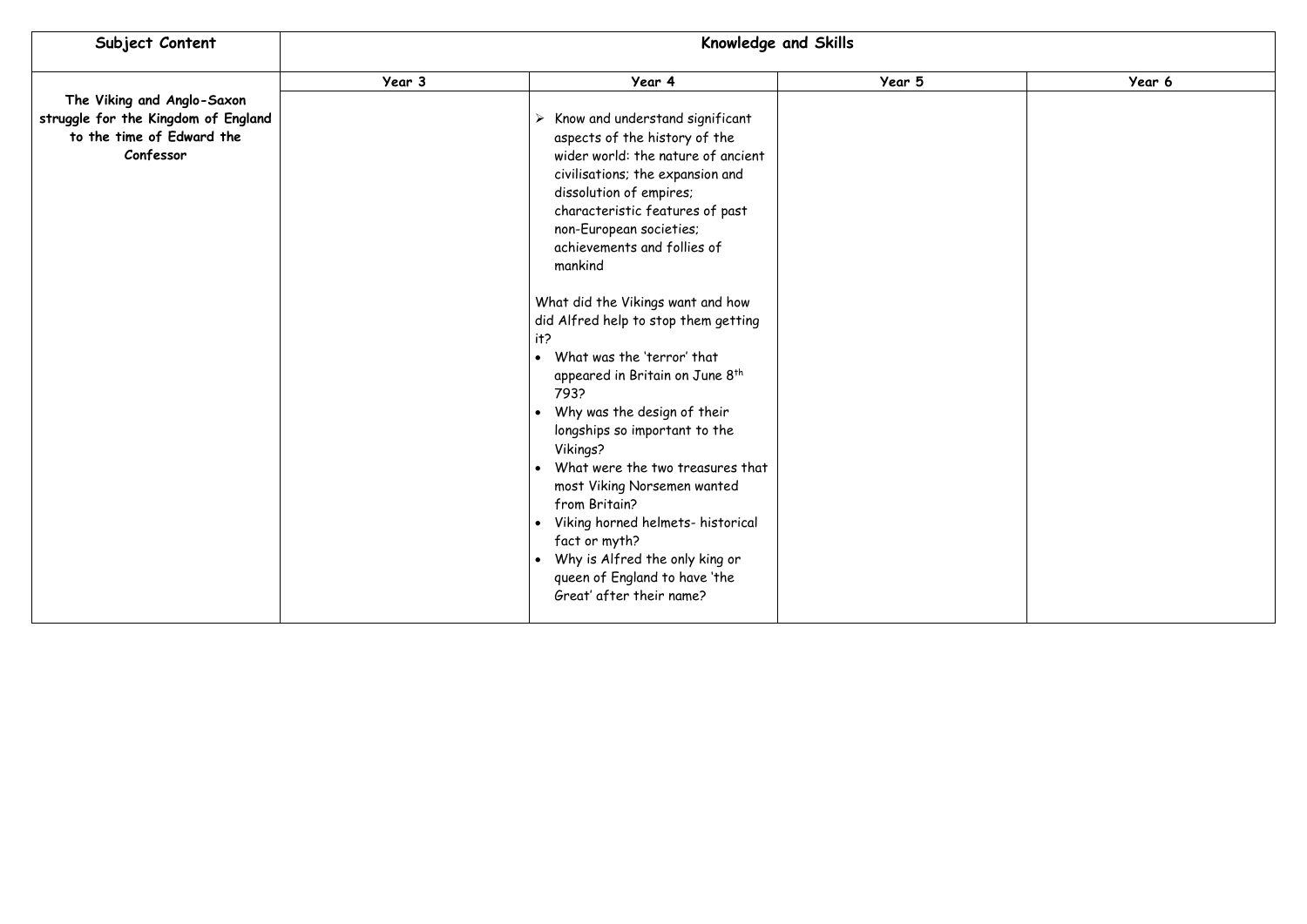| Subject Content       | Knowledge and Skills |                                            |        |        |
|-----------------------|----------------------|--------------------------------------------|--------|--------|
|                       | Year 3               | Year 4                                     | Year 5 | Year 6 |
| A local history study |                      |                                            |        |        |
|                       |                      | $\circ$ a depth study linked to one of the |        |        |
|                       |                      | British areas of study listed above        |        |        |
|                       |                      | Studying the Battle of Hastings (with      |        |        |
|                       |                      | trip to Battle Abbey) and Pevensey         |        |        |
|                       |                      | Castle.                                    |        |        |
|                       |                      |                                            |        |        |
|                       |                      |                                            |        |        |
|                       |                      |                                            |        |        |
|                       |                      |                                            |        |        |
|                       |                      |                                            |        |        |
|                       |                      |                                            |        |        |

| Subject Content                                                                                                 |                                                                                                                                       | Knowledge and Skills |                                                                                                                                                  |                                                                                                                                                                                                                                                                                                                                                                        |  |  |
|-----------------------------------------------------------------------------------------------------------------|---------------------------------------------------------------------------------------------------------------------------------------|----------------------|--------------------------------------------------------------------------------------------------------------------------------------------------|------------------------------------------------------------------------------------------------------------------------------------------------------------------------------------------------------------------------------------------------------------------------------------------------------------------------------------------------------------------------|--|--|
|                                                                                                                 | Year 3                                                                                                                                | Year 4               | Year 5                                                                                                                                           | Year 6                                                                                                                                                                                                                                                                                                                                                                 |  |  |
| A study of an aspect or theme in<br>British history that extends pupils'<br>chronological knowledge beyond 1066 | the legacy of Roman culture (art,<br>architecture or literature) on later<br>periods in British history, including<br>the present day |                      | the legacy of Greek culture (art,<br>$\circ$<br>architecture or literature) on later<br>periods in British history, including<br>the present day | Why do we have wars?<br>Finding out about this question by<br>learning about:<br>Invasions<br>$\bullet$<br>Dunkirk<br>$\bullet$<br>Axis and Allies<br>$\bullet$<br>Evacuation<br>$\bullet$<br>Rationing<br>$\bullet$<br>Propaganda<br>$\bullet$<br>Women at War<br>$\bullet$<br>Holocaust<br>$\bullet$<br>Battle of Britain<br>$\bullet$<br>Enigma<br>• End of the War |  |  |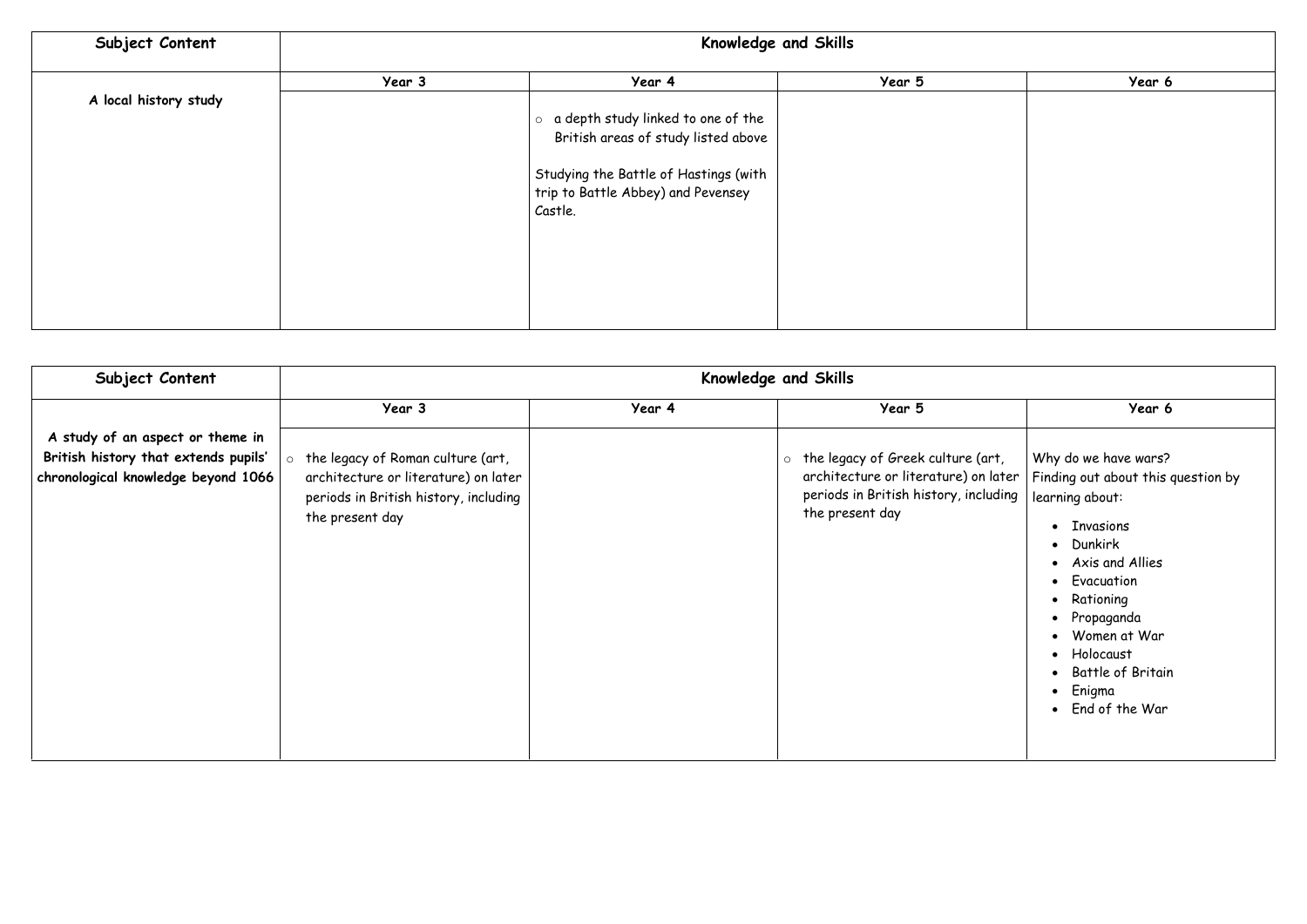| Subject Content                                                                                           |        | Knowledge and Skills |        |  |  |  |
|-----------------------------------------------------------------------------------------------------------|--------|----------------------|--------|--|--|--|
| The achievements of the earliest<br>civilizations - an overview of where                                  | Year 3 | Year 4               | Year 5 |  |  |  |
| and when the first civilizations<br>appeared and a depth study of one<br>of the following: Ancient Sumer; |        |                      |        |  |  |  |
| The Indus Valley; Ancient Egypt;<br>The Shang Dynasty of Ancient China                                    |        |                      |        |  |  |  |
|                                                                                                           |        |                      |        |  |  |  |
|                                                                                                           |        |                      |        |  |  |  |
|                                                                                                           |        |                      |        |  |  |  |
|                                                                                                           |        |                      |        |  |  |  |
|                                                                                                           |        |                      |        |  |  |  |
|                                                                                                           |        |                      |        |  |  |  |
|                                                                                                           |        |                      |        |  |  |  |

|   | Year 6                                                                                                                                                                                                                                                                                                                                                                                                                                              |
|---|-----------------------------------------------------------------------------------------------------------------------------------------------------------------------------------------------------------------------------------------------------------------------------------------------------------------------------------------------------------------------------------------------------------------------------------------------------|
| ➤ | Know and understand significant<br>aspects of the history of the<br>wider world: the nature of ancient<br>civilisations; the expansion and<br>dissolution of empires;<br>characteristic features of past<br>non-European societies;<br>achievements and follies of<br>mankind<br>$\triangleright$ Gain and deploy a historically<br>grounded understanding of<br>abstract terms such as 'empire',<br>'civilisation', 'parliament' and<br>peasantry. |
|   | Study the Ancient Egyptians, through<br>learning about:<br>Pharoes<br>• Pyramids<br>• Mythology<br>• Daily Life<br><b>River Nile</b>                                                                                                                                                                                                                                                                                                                |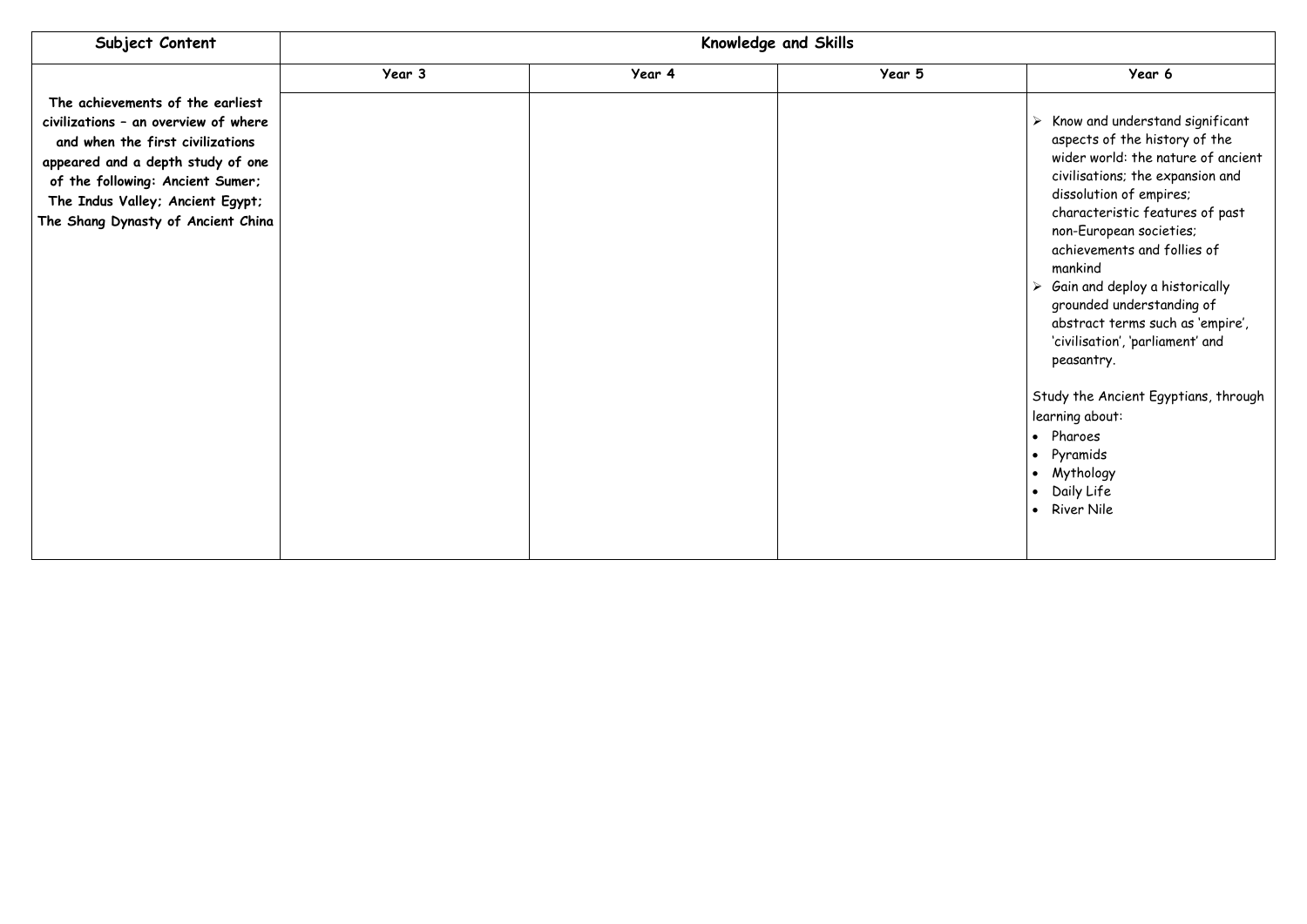| Subject Content                   | Knowledge and Skills |        |                                                                  |        |  |
|-----------------------------------|----------------------|--------|------------------------------------------------------------------|--------|--|
|                                   | Year 3               | Year 4 | Year 5                                                           | Year 6 |  |
| Ancient Greece - a study of Greek |                      |        |                                                                  |        |  |
| life and achievements and their   |                      |        | Know and understand significant<br>➤                             |        |  |
| influence on the western world    |                      |        | aspects of the history of the                                    |        |  |
|                                   |                      |        | wider world: the nature of ancient                               |        |  |
|                                   |                      |        | civilisations; the expansion and                                 |        |  |
|                                   |                      |        | dissolution of empires;                                          |        |  |
|                                   |                      |        | characteristic features of past                                  |        |  |
|                                   |                      |        | non-European societies;                                          |        |  |
|                                   |                      |        | achievements and follies of                                      |        |  |
|                                   |                      |        | mankind                                                          |        |  |
|                                   |                      |        | <b>Ancient Greeks</b>                                            |        |  |
|                                   |                      |        | Who were the Ancient<br>$\bullet$                                |        |  |
|                                   |                      |        | Greeks?/intro to the Gods.                                       |        |  |
|                                   |                      |        | How are Athens and Sparta<br>$\bullet$                           |        |  |
|                                   |                      |        | different?                                                       |        |  |
|                                   |                      |        | What was Alexander the Great's<br>$\bullet$                      |        |  |
|                                   |                      |        | impact on the Greek empire?                                      |        |  |
|                                   |                      |        | Why did a small Greek army win<br>$\bullet$                      |        |  |
|                                   |                      |        | the Battle of Marathon?                                          |        |  |
|                                   |                      |        | What happened at the Ancient<br>$\bullet$                        |        |  |
|                                   |                      |        | Greek Olympic Games?<br>What were the Ancient Greek<br>$\bullet$ |        |  |
|                                   |                      |        | philosophers famous for?                                         |        |  |
|                                   |                      |        | Did the events of the Trojan<br>$\bullet$                        |        |  |
|                                   |                      |        | Horse story really happen?                                       |        |  |
|                                   |                      |        | What was daily life like for<br>$\bullet$                        |        |  |
|                                   |                      |        | children in Ancient Greece?                                      |        |  |
|                                   |                      |        | How significant is the legacy of<br>$\bullet$                    |        |  |
|                                   |                      |        | Ancient Greece for life today?                                   |        |  |

|                | Year 6 |
|----------------|--------|
|                |        |
| nt             |        |
| :ient<br>ł     |        |
| st             |        |
|                |        |
|                |        |
|                |        |
|                |        |
|                |        |
|                |        |
|                |        |
| it's           |        |
| in             |        |
| t              |        |
|                |        |
|                |        |
|                |        |
|                |        |
|                |        |
| <sup>o</sup> f |        |
| 2              |        |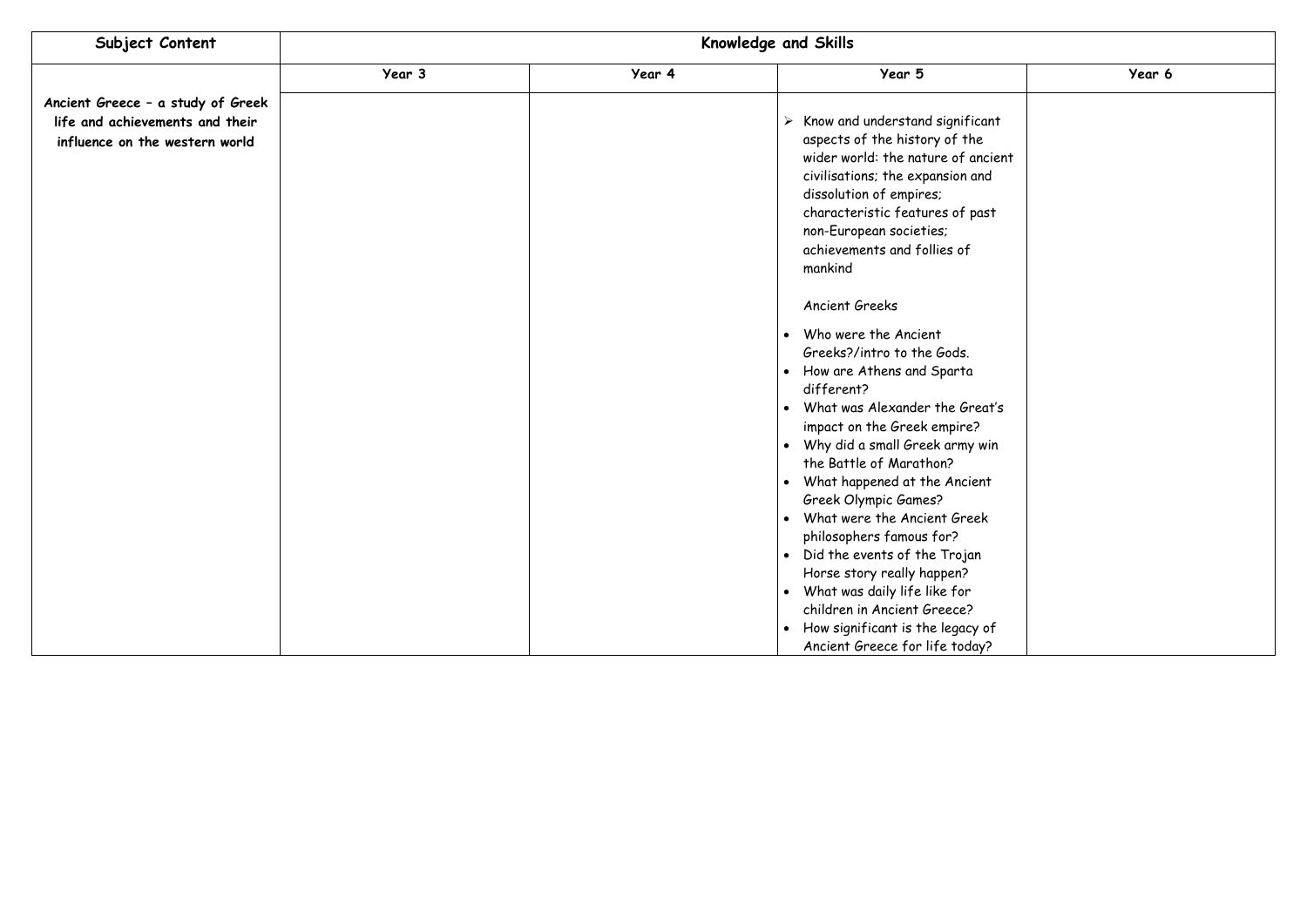| Subject Content                                                                                                                                                                                                                                     | Knowledge and Skills |        |                                                                                                                                                                                                                                                                                                                                                                                                                         |        |  |
|-----------------------------------------------------------------------------------------------------------------------------------------------------------------------------------------------------------------------------------------------------|----------------------|--------|-------------------------------------------------------------------------------------------------------------------------------------------------------------------------------------------------------------------------------------------------------------------------------------------------------------------------------------------------------------------------------------------------------------------------|--------|--|
|                                                                                                                                                                                                                                                     | Year 3               | Year 4 | Year 5                                                                                                                                                                                                                                                                                                                                                                                                                  | Year 6 |  |
| A non-European society that<br>provides contrasts with British<br>history - one study chosen from:<br>early Islamic civilization, including a<br>study of Baghdad c. AD 900; Maya<br>civilization c. AD 900; Benin (West<br>Africa) c. AD 900-1300. |                      |        |                                                                                                                                                                                                                                                                                                                                                                                                                         |        |  |
|                                                                                                                                                                                                                                                     |                      |        | <b>Ancient Mayans</b><br>Who were the Mayans?<br>What religions and Gods did the<br>Mayans worship?<br>How did the Mayan number system<br>work?<br>What are the discoveries that have<br>helped us understand the Mayan<br>civilisation?<br>How have the discovery of Mayan<br>civilisations helped us understand how<br>they lived?<br>How was Mayan writing constructed?<br>Which foods were the Mayans known<br>for? |        |  |

|       | Year 6 |
|-------|--------|
|       |        |
| nt    |        |
|       |        |
| :ient |        |
| ł     |        |
| st    |        |
|       |        |
|       |        |
|       |        |
|       |        |
| e',   |        |
|       |        |
|       |        |
|       |        |
|       |        |
|       |        |
|       |        |
|       |        |
| m     |        |
|       |        |
| ive   |        |
|       |        |
|       |        |
| how   |        |
|       |        |
| .ed?  |        |
| own   |        |
|       |        |
|       |        |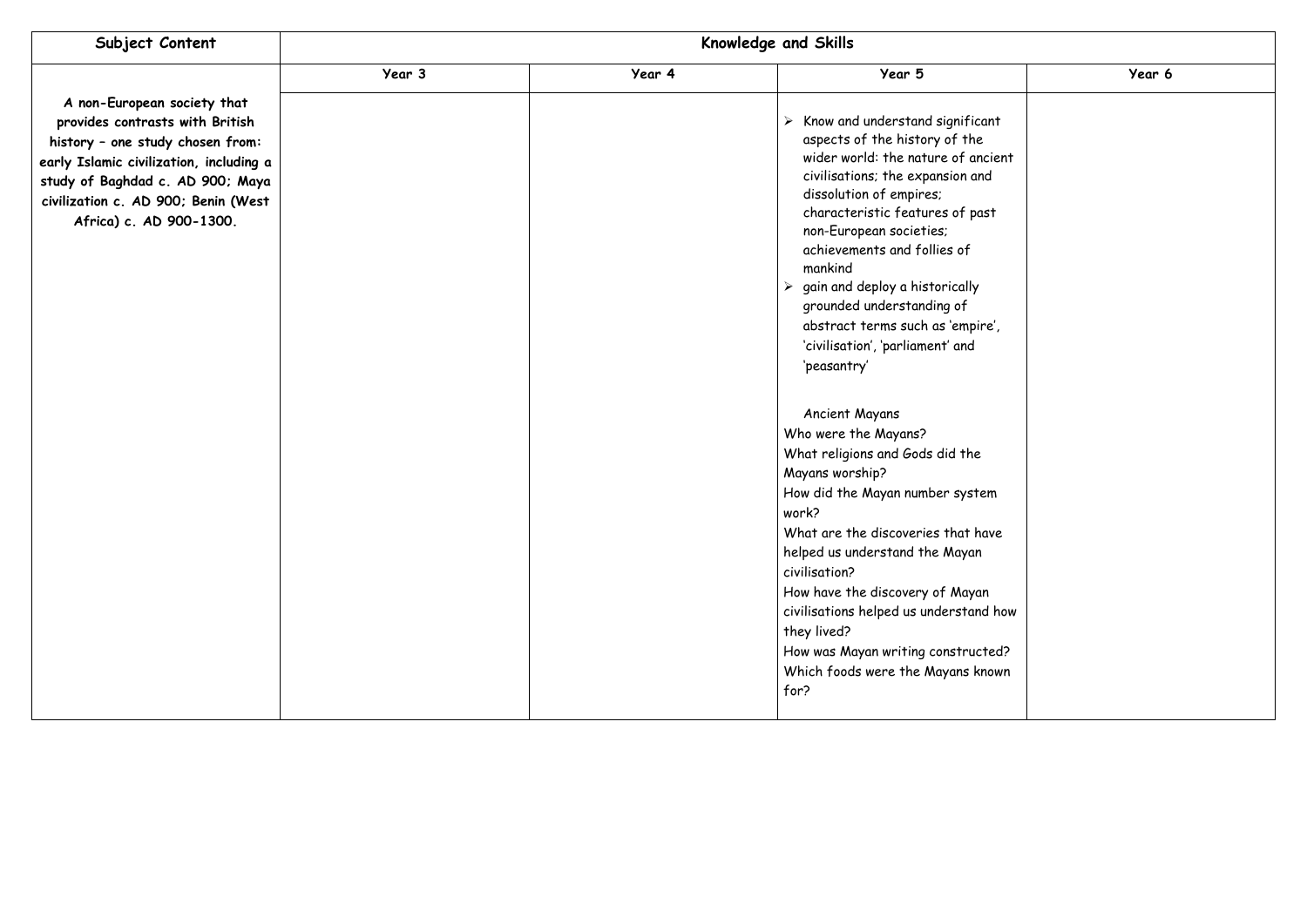# Progression - Vocabulary

| Subject Content                   | Vocabulary |                                                                                                                                                                                                                                                                                                                                                                                                                                                                                                                                                                                                                                                                                                                                                                                                                                     |        |        |  |  |
|-----------------------------------|------------|-------------------------------------------------------------------------------------------------------------------------------------------------------------------------------------------------------------------------------------------------------------------------------------------------------------------------------------------------------------------------------------------------------------------------------------------------------------------------------------------------------------------------------------------------------------------------------------------------------------------------------------------------------------------------------------------------------------------------------------------------------------------------------------------------------------------------------------|--------|--------|--|--|
| Changes in Britain from the Stone | Year 3     | Year 4                                                                                                                                                                                                                                                                                                                                                                                                                                                                                                                                                                                                                                                                                                                                                                                                                              | Year 5 | Year 6 |  |  |
| Age to the Iron Age               |            |                                                                                                                                                                                                                                                                                                                                                                                                                                                                                                                                                                                                                                                                                                                                                                                                                                     |        |        |  |  |
| Romans                            | Year 3     | Year 4                                                                                                                                                                                                                                                                                                                                                                                                                                                                                                                                                                                                                                                                                                                                                                                                                              | Year 5 | Year 6 |  |  |
| Anglo-Saxons                      | Year 3     | Year 4                                                                                                                                                                                                                                                                                                                                                                                                                                                                                                                                                                                                                                                                                                                                                                                                                              | Year 5 | Year 6 |  |  |
|                                   |            | Anglo-Saxons, invaders, map, origin,<br>tribe, Angles, Saxons, Jutes,<br>Denmark, Germany, Netherlands,<br>Kent, East Anglia, Mercia,<br>Northumberland, movement,<br>immigration, settle, settlers, King<br>Vortigern, village, features,<br>settlement, natural resources, safe,<br>self-sufficient, clothes, natural<br>materials, wool, dye, source, evidence,<br>historians, ruler, ruled, kingdom,<br>social hierarchy, importance, local<br>area, kingdom structure, investigate,<br>originate, Alfred the Great,<br>remembered, significant figure,<br>legacy, commemorative, statue,<br>truthfulness, runes, runic alphabet,<br>manuscripts, conversion, Christianity,<br>paganism, religious beliefs, key<br>figures, stained glass window,<br>depicting, Sutton Hoo, artefacts,<br>grave, mystery, deductions, evidence, |        |        |  |  |
|                                   |            | burial.                                                                                                                                                                                                                                                                                                                                                                                                                                                                                                                                                                                                                                                                                                                                                                                                                             |        |        |  |  |
| <b>Vikings</b>                    | Year 3     | Year 4                                                                                                                                                                                                                                                                                                                                                                                                                                                                                                                                                                                                                                                                                                                                                                                                                              | Year 5 | Year 6 |  |  |
|                                   |            | Inhabited; terror; lovely; appeared;<br>suffered; pagan; race; inroad; blood<br>spattered; priest; despoiled;<br>ornaments; venerable; prey; closeness;<br>joy; distress; suffering; grief;<br>heathens; poured; saint; compass;<br>altar; destroyed; trampled; bodies;<br>temple; street; cliffs; rowed;<br>longships; uprooted; rugged; storm;<br>crest; debris; eroded; Vikings;<br>Norsemen; Men of the North; tribe;<br>race; chieftain; separate; Scandinavia;<br>Norway; Sweden; Denmark; culture;                                                                                                                                                                                                                                                                                                                           |        |        |  |  |

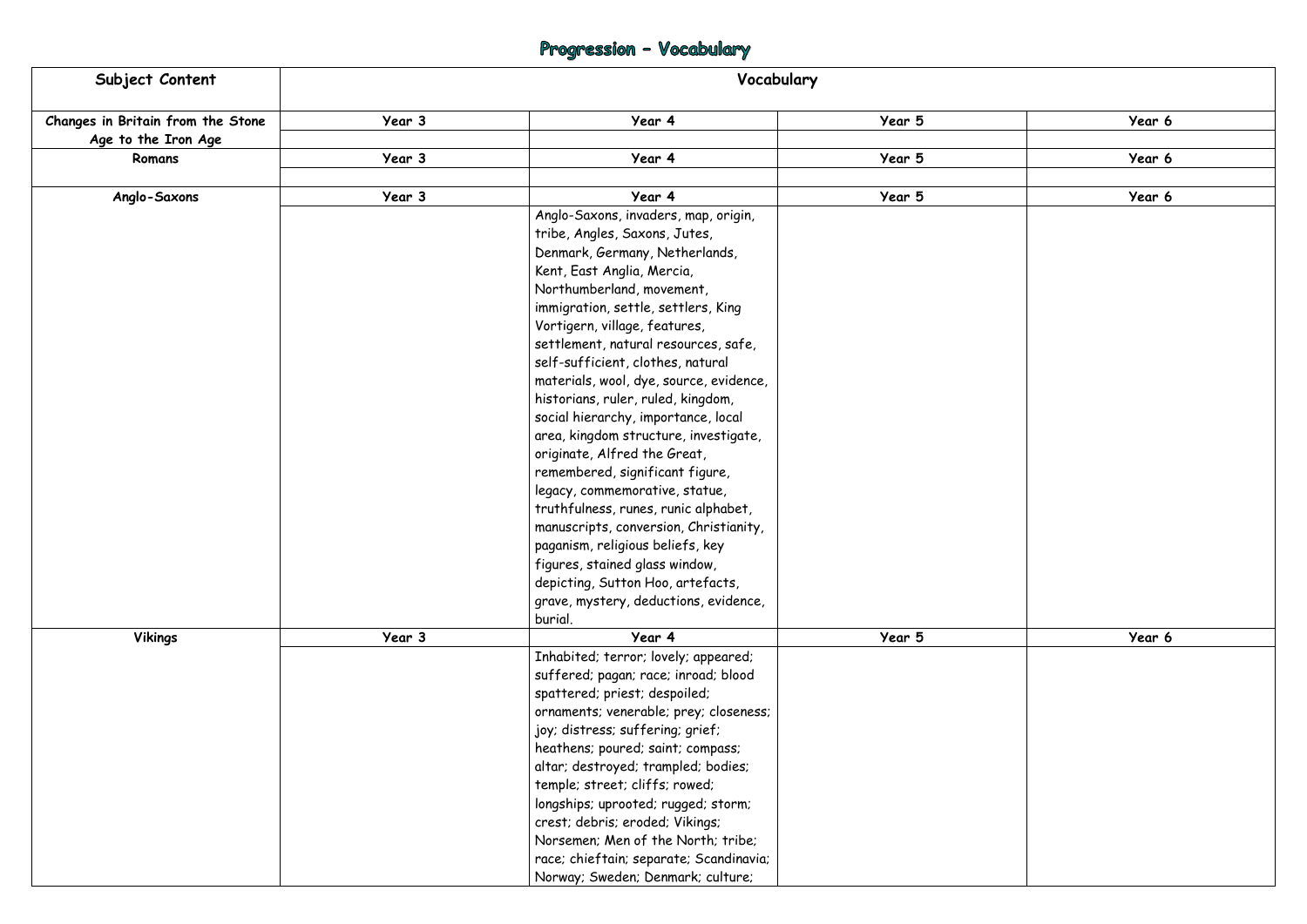|  | unattached; invasion; homeland;          |  |
|--|------------------------------------------|--|
|  | adventure; víkingr; víking; Lindisfarne; |  |
|  | Holy Island; chalice; monk; slave;       |  |
|  | priory; tabloid newspaper; journalistic  |  |
|  | report; media recount; York; Durham;     |  |
|  | iconic; symbol; design; connectives;     |  |
|  | hull; plank; overlapped; shallow; draft; |  |
|  | waterline; narrow; lightweight;          |  |
|  | symmetrical; bow; stern; mast; rigged;   |  |
|  | port; starboard; strong; flexible;       |  |
|  | voyage; river; shallow; obstacles;       |  |
|  | waterfall; beach; escape; camp;          |  |
|  | shelter; reverse; enemy; entangled;      |  |
|  | overhanging; headway; surprise;          |  |
|  | families; treasure; settlement;          |  |
|  | location; landscape; climate;            |  |
|  | temperature; precipitation; mean;        |  |
|  | average; range of temperature;           |  |
|  | growing season; Lincoln; Lincolnshire;   |  |
|  | Norway; Hamar; farmers; per cent;        |  |
|  | mountainous; restricted; barren; flat    |  |
|  | land; temperate; fertile; occupy;        |  |
|  | counties; England; Scotland; Wales;      |  |
|  | Ireland; synonymous; myth; opera;        |  |
|  | legend; unauthenticated; Robin Hood;     |  |
|  | medieval; defend; tyranny; landlord;     |  |
|  | officers; persecuted; outlaw; play;      |  |
|  | ballad; generation; notorious;           |  |
|  | associated; standards; thence; shield-   |  |
|  | wall; fought; fiercely; spirited;        |  |
|  | overthrew; slaughter; fortress;          |  |
|  | boldly; encamped; horrors; famine;       |  |
|  | fear; despair; peace; concluded; pity;   |  |
|  | speedily; King Guthrum; Christianity;    |  |
|  | accept; baptism; fulfilled; fortified;   |  |
|  | burhs; defences; moat; Oxford;           |  |
|  | Buckingham; scripture; pagan; psalms;    |  |
|  | Bible; scholars; translate; navy;        |  |
|  | advisers; guidance; counsel; Witan;      |  |
|  | Privy Council; soldiers; Standing Army;  |  |
|  | volunteer; training; professional; Royal |  |
|  | Navy; Royal Air Force; Army; law;        |  |
|  | code; court; judge; appointed;           |  |
|  | judgment; legal; learning; illiterate;   |  |
|  | compulsory; education; inscription;      |  |
|  | battle of Hastings; William; Duke of     |  |

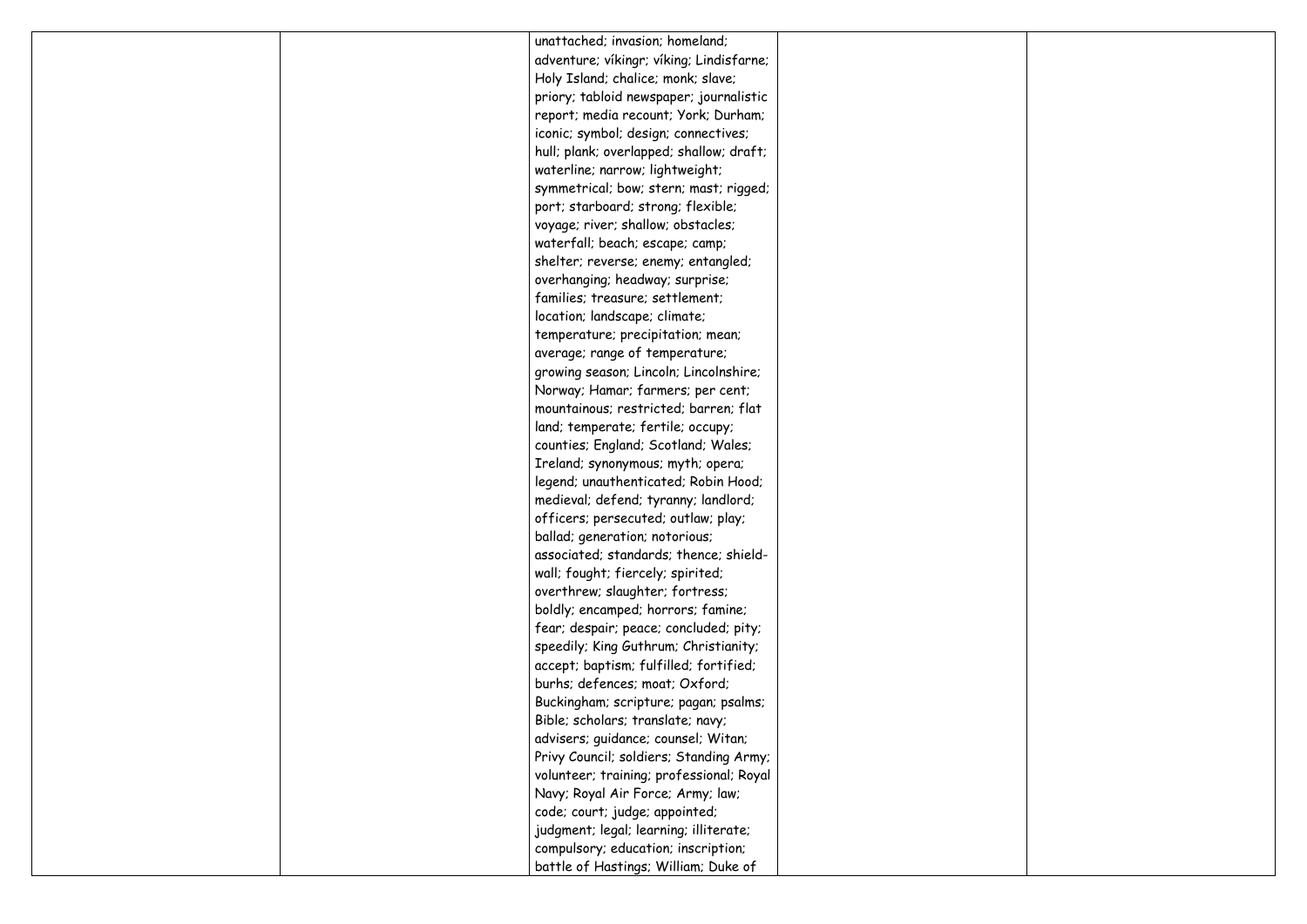|  | Normandy; Normans; Edward the<br>Confessor; Normandy; English<br>Channel; legacy. |  |
|--|-----------------------------------------------------------------------------------|--|
|  |                                                                                   |  |
|  |                                                                                   |  |
|  |                                                                                   |  |
|  |                                                                                   |  |
|  |                                                                                   |  |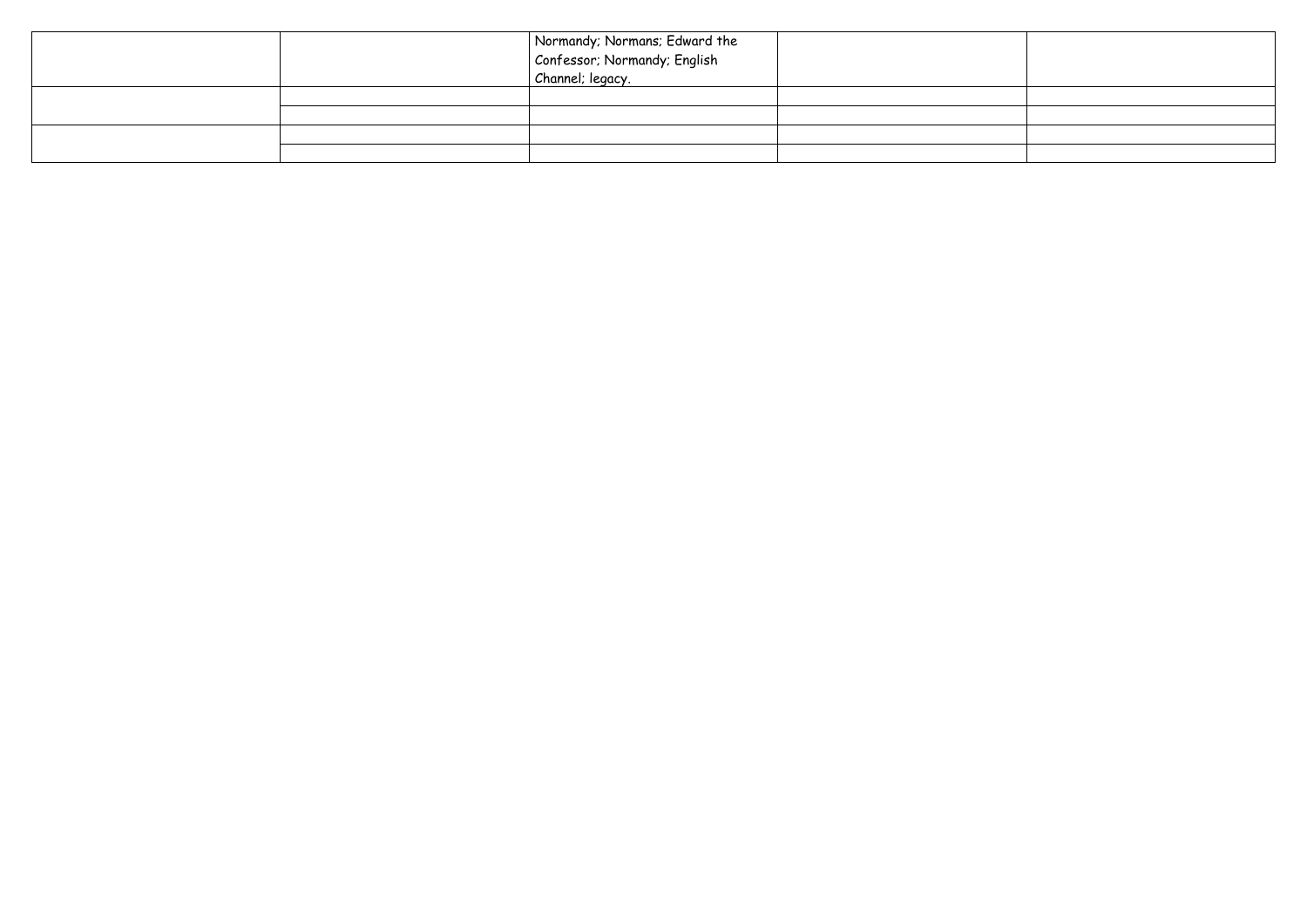# Progression - Curriculum Links

| Subject Content   |                                                          |        | Curriculum Links                                                                                                                                                                                                                                                                                                                                                                                                                                                                                                                                                                                    |                          |
|-------------------|----------------------------------------------------------|--------|-----------------------------------------------------------------------------------------------------------------------------------------------------------------------------------------------------------------------------------------------------------------------------------------------------------------------------------------------------------------------------------------------------------------------------------------------------------------------------------------------------------------------------------------------------------------------------------------------------|--------------------------|
|                   | Year 3                                                   | Year 4 | Year 5                                                                                                                                                                                                                                                                                                                                                                                                                                                                                                                                                                                              | Year 6                   |
| Art and Design    |                                                          |        | Looking at Greek patterns<br>$\bullet$<br><b>Creating Greek scene</b><br>$\bullet$                                                                                                                                                                                                                                                                                                                                                                                                                                                                                                                  | Hieroglyphs<br>$\bullet$ |
| Computing         | Year 3                                                   | Year 4 | Year 5                                                                                                                                                                                                                                                                                                                                                                                                                                                                                                                                                                                              | Year 6                   |
|                   | Year 3                                                   | Year 4 | Year 5                                                                                                                                                                                                                                                                                                                                                                                                                                                                                                                                                                                              | Year 6                   |
| Design Technology |                                                          |        | Design Greek style vase<br>$\bullet$<br>Finalise Greek vase<br>$\bullet$<br>Evaluation<br>$\bullet$                                                                                                                                                                                                                                                                                                                                                                                                                                                                                                 | Pyramids<br>$\bullet$    |
|                   | Year 3                                                   | Year 4 | Year 5                                                                                                                                                                                                                                                                                                                                                                                                                                                                                                                                                                                              | Year 6                   |
| English           | Participate in debate about why<br>Stonehenge was built. |        | Reading, Greek Gods and<br>$\bullet$<br>Goddesses information texts and<br>Writing, Greek God or Goddess<br>fact file.<br>Reading about Theseus and the<br>$\bullet$<br>Minotaur and Writing Character<br>descriptions and retelling of<br>stories.<br>Reading about King Midas and doing<br>$\bullet$<br>conversational writing.<br>Reading about Icarus and Daedalus<br>$\bullet$<br>and doing speech writing: argument<br>for whose fault the tragedy was.<br>Reading Pandora's box and some of<br>$\bullet$<br>examples of Greek poetry and<br>writing own poetry using this as<br>inspiration. |                          |
| Geography         | Year 3                                                   | Year 4 | Year 5                                                                                                                                                                                                                                                                                                                                                                                                                                                                                                                                                                                              | Year 6                   |
|                   | Year 3                                                   | Year 4 | Year 5                                                                                                                                                                                                                                                                                                                                                                                                                                                                                                                                                                                              | Year 6                   |
| History           |                                                          |        |                                                                                                                                                                                                                                                                                                                                                                                                                                                                                                                                                                                                     |                          |

|              |           |               | Year 6 |  |
|--------------|-----------|---------------|--------|--|
|              |           | • Hieroglyphs |        |  |
|              |           |               |        |  |
|              |           |               |        |  |
|              |           |               | Year 6 |  |
|              |           |               |        |  |
|              |           |               |        |  |
|              | $\bullet$ | Pyramids      | Year 6 |  |
|              |           |               |        |  |
|              |           |               |        |  |
|              |           |               |        |  |
|              |           |               | Year 6 |  |
|              |           |               |        |  |
|              |           |               |        |  |
| and          |           |               |        |  |
| S            |           |               |        |  |
| e            |           |               |        |  |
| er           |           |               |        |  |
|              |           |               |        |  |
| doing        |           |               |        |  |
|              |           |               |        |  |
| dalus        |           |               |        |  |
| ment         |           |               |        |  |
| as.<br>ie of |           |               |        |  |
|              |           |               |        |  |
| lS           |           |               |        |  |
|              |           |               |        |  |
|              |           |               | Year 6 |  |
|              |           |               |        |  |
|              |           |               |        |  |
|              |           |               | Year 6 |  |
|              |           |               |        |  |
|              |           |               |        |  |